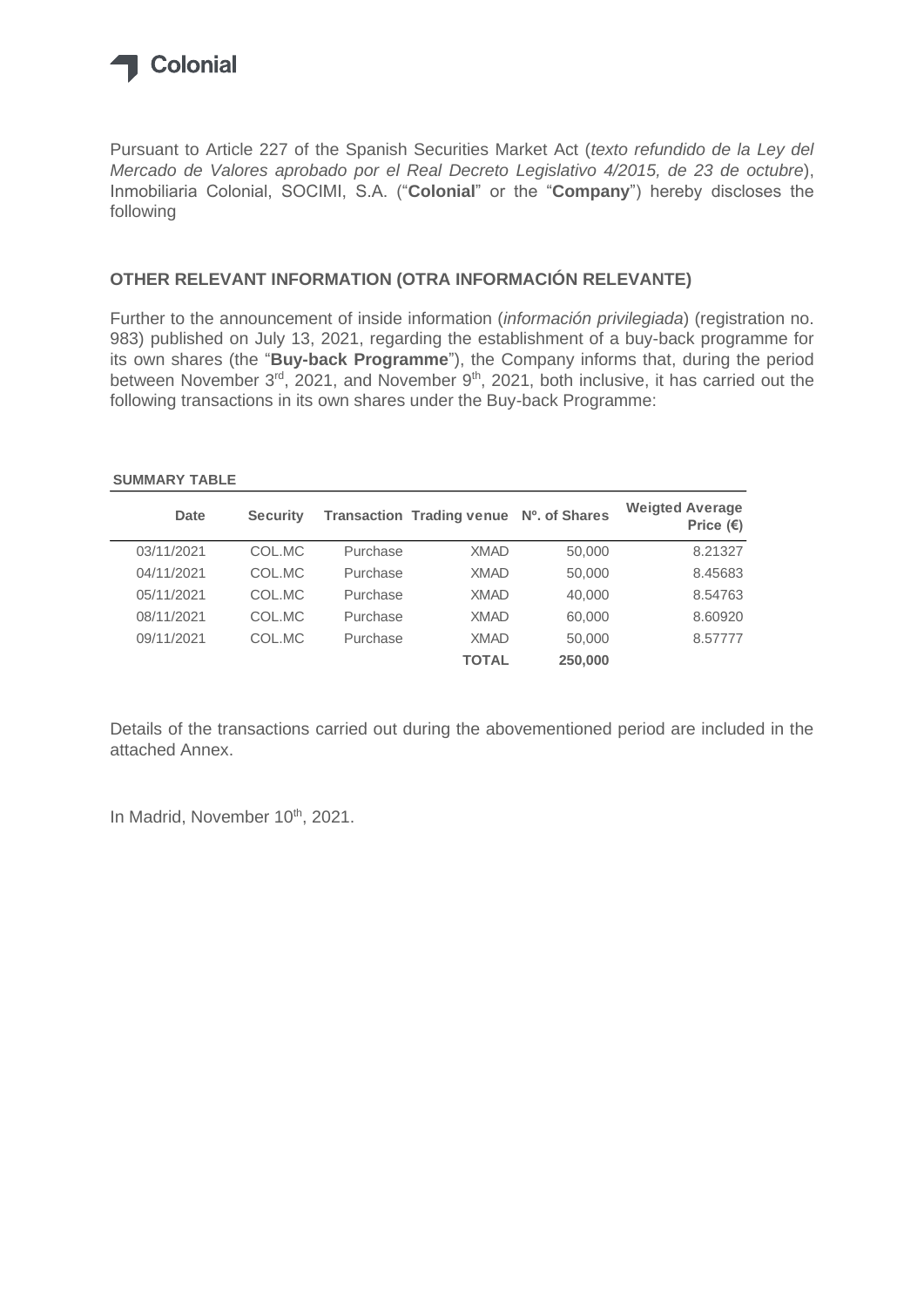## **T** Colonial

#### **ANNEX**

| Date                     | <b>Security</b> |          | Transaction Trading venue Nº. of Shares |       | Price $(\epsilon)$ | Intermediary         |
|--------------------------|-----------------|----------|-----------------------------------------|-------|--------------------|----------------------|
| 03/11/2021               | COL.MC          | Purchase | <b>XMAD</b>                             | 37    | 8.2550             | Banco Sabadell, S.A. |
| 03/11/2021               | COL.MC          | Purchase | <b>XMAD</b>                             | 133   | 8.2550             | Banco Sabadell, S.A. |
| 03/11/2021               | COL.MC          | Purchase | <b>XMAD</b>                             | 363   | 8.2550             | Banco Sabadell, S.A. |
| 03/11/2021               | COL.MC          | Purchase | <b>XMAD</b>                             | 2,445 | 8.2550             | Banco Sabadell, S.A. |
| 03/11/2021               | COL.MC          | Purchase | <b>XMAD</b>                             | 371   | 8.2550             | Banco Sabadell, S.A. |
| 03/11/2021               | COL.MC          | Purchase | <b>XMAD</b>                             | 488   | 8.2500             | Banco Sabadell, S.A. |
| 03/11/2021               | COL.MC          | Purchase | <b>XMAD</b>                             | 526   | 8.2550             | Banco Sabadell, S.A. |
| 03/11/2021               | COL.MC          | Purchase | <b>XMAD</b>                             | 308   | 8.2500             | Banco Sabadell, S.A. |
| 03/11/2021               | COL.MC          | Purchase | <b>XMAD</b>                             | 658   | 8.2550             | Banco Sabadell, S.A. |
| 03/11/2021               | COL.MC          | Purchase | <b>XMAD</b>                             | 349   | 8.2400             | Banco Sabadell, S.A. |
| 03/11/2021               | COL.MC          | Purchase | <b>XMAD</b>                             | 345   | 8.2250             | Banco Sabadell, S.A. |
| 03/11/2021               | COL.MC          | Purchase | <b>XMAD</b>                             | 205   | 8.2550             | Banco Sabadell, S.A. |
| 03/11/2021               | COL.MC          | Purchase | <b>XMAD</b>                             | 325   | 8.2550             | Banco Sabadell, S.A. |
| 03/11/2021               | COL.MC          | Purchase | <b>XMAD</b>                             | 52    | 8.2550             | Banco Sabadell, S.A. |
| 03/11/2021               | COL.MC          | Purchase | <b>XMAD</b>                             | 305   | 8.2650             | Banco Sabadell, S.A. |
|                          |                 |          |                                         | 441   |                    |                      |
| 03/11/2021<br>03/11/2021 | COL.MC          | Purchase | <b>XMAD</b>                             |       | 8.2400             | Banco Sabadell, S.A. |
|                          | COL.MC          | Purchase | <b>XMAD</b>                             | 314   | 8.2450             | Banco Sabadell, S.A. |
| 03/11/2021               | COL.MC          | Purchase | XMAD                                    | 61    | 8.2600             | Banco Sabadell, S.A. |
| 03/11/2021               | COL.MC          | Purchase | XMAD                                    | 147   | 8.2600             | Banco Sabadell, S.A. |
| 03/11/2021               | COL.MC          | Purchase | XMAD                                    | 627   | 8.2700             | Banco Sabadell, S.A. |
| 03/11/2021               | COL.MC          | Purchase | <b>XMAD</b>                             | 646   | 8.2750             | Banco Sabadell, S.A. |
| 03/11/2021               | COL.MC          | Purchase | XMAD                                    | 709   | 8.2600             | Banco Sabadell, S.A. |
| 03/11/2021               | COL.MC          | Purchase | <b>XMAD</b>                             | 422   | 8.2650             | Banco Sabadell, S.A. |
| 03/11/2021               | COL.MC          | Purchase | <b>XMAD</b>                             | 200   | 8.2650             | Banco Sabadell, S.A. |
| 03/11/2021               | COL.MC          | Purchase | <b>XMAD</b>                             | 77    | 8.2650             | Banco Sabadell, S.A. |
| 03/11/2021               | COL.MC          | Purchase | <b>XMAD</b>                             | 452   | 8.2500             | Banco Sabadell, S.A. |
| 03/11/2021               | COL.MC          | Purchase | XMAD                                    | 10    | 8.2350             | Banco Sabadell, S.A. |
| 03/11/2021               | COL.MC          | Purchase | <b>XMAD</b>                             | 355   | 8.2400             | Banco Sabadell, S.A. |
| 03/11/2021               | COL.MC          | Purchase | XMAD                                    | 4     | 8.2550             | Banco Sabadell, S.A. |
| 03/11/2021               | COL.MC          | Purchase | XMAD                                    | 1,111 | 8.2550             | Banco Sabadell, S.A. |
| 03/11/2021               | COL.MC          | Purchase | XMAD                                    | 434   | 8.2300             | Banco Sabadell, S.A. |
| 03/11/2021               | COL.MC          | Purchase | XMAD                                    | 311   | 8.2400             | Banco Sabadell, S.A. |
| 03/11/2021               | COL.MC          | Purchase | XMAD                                    | 296   | 8.2450             | Banco Sabadell, S.A. |
| 03/11/2021               | COL.MC          | Purchase | XMAD                                    | 266   | 8.2200             | Banco Sabadell, S.A. |
| 03/11/2021               | COL.MC          | Purchase | XMAD                                    | 735   | 8.1700             | Banco Sabadell, S.A. |
| 03/11/2021               | COL.MC          | Purchase | <b>XMAD</b>                             | 566   | 8.1550             | Banco Sabadell, S.A. |
| 03/11/2021               | COL.MC          | Purchase | <b>XMAD</b>                             | 474   | 8.2050             | Banco Sabadell, S.A. |
| 03/11/2021               | COL.MC          | Purchase | <b>XMAD</b>                             | 68    | 8.1850             | Banco Sabadell, S.A. |
| 03/11/2021               | COL.MC          | Purchase | <b>XMAD</b>                             | 109   | 8.1950             | Banco Sabadell, S.A. |
| 03/11/2021               | COL.MC          | Purchase | <b>XMAD</b>                             | 157   | 8.1950             | Banco Sabadell, S.A. |
| 03/11/2021               | COL.MC          | Purchase | <b>XMAD</b>                             | 753   | 8.2150             | Banco Sabadell, S.A. |
| 03/11/2021               | COL.MC          | Purchase | <b>XMAD</b>                             | 178   | 8.2050             | Banco Sabadell, S.A. |
| 03/11/2021               | COL.MC          | Purchase | <b>XMAD</b>                             | 87    | 8.2050             | Banco Sabadell, S.A. |
| 03/11/2021               | COL.MC          | Purchase | <b>XMAD</b>                             | 28    | 8.2050             | Banco Sabadell, S.A. |
| 03/11/2021               | COL.MC          | Purchase | <b>XMAD</b>                             | 84    | 8.2250             | Banco Sabadell, S.A. |
| 03/11/2021               | COL.MC          | Purchase | <b>XMAD</b>                             | 287   | 8.2250             | Banco Sabadell, S.A. |
| 03/11/2021               | COL.MC          | Purchase | <b>XMAD</b>                             | 289   | 8.2200             | Banco Sabadell, S.A. |
|                          |                 |          |                                         |       |                    |                      |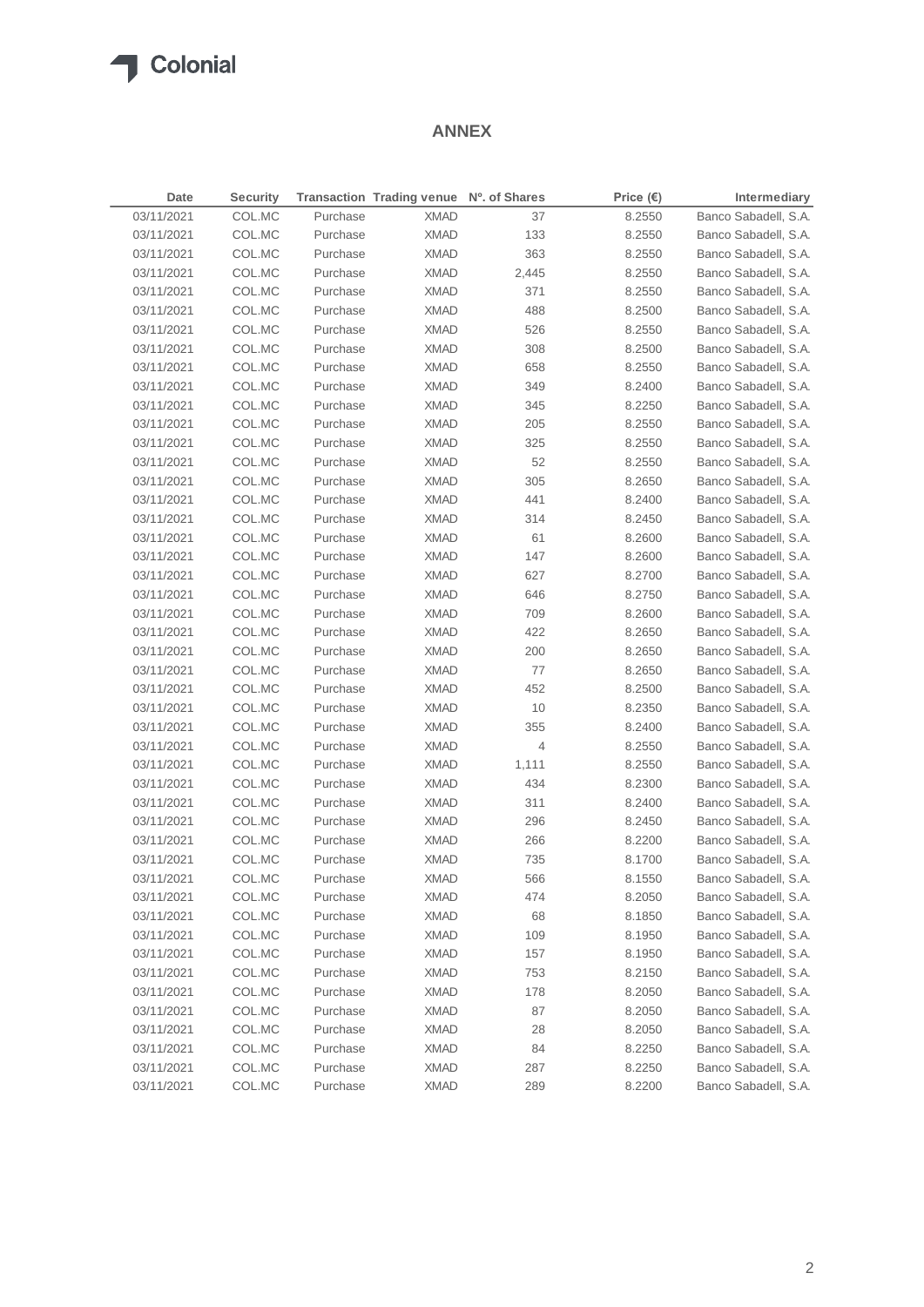| Date       | <b>Security</b> |          | Transaction Trading venue Nº. of Shares |        | Price $(\epsilon)$ | Intermediary         |
|------------|-----------------|----------|-----------------------------------------|--------|--------------------|----------------------|
| 03/11/2021 | COL.MC          | Purchase | <b>XMAD</b>                             | 180    | 8.2150             | Banco Sabadell, S.A. |
| 03/11/2021 | COL.MC          | Purchase | <b>XMAD</b>                             | $30\,$ | 8.2150             | Banco Sabadell, S.A. |
| 03/11/2021 | COL.MC          | Purchase | <b>XMAD</b>                             | 768    | 8.2150             | Banco Sabadell, S.A. |
| 03/11/2021 | COL.MC          | Purchase | <b>XMAD</b>                             | 1,500  | 8.2150             | Banco Sabadell, S.A. |
| 03/11/2021 | COL.MC          | Purchase | <b>XMAD</b>                             | 22     | 8.2150             | Banco Sabadell, S.A. |
| 03/11/2021 | COL.MC          | Purchase | <b>XMAD</b>                             | 391    | 8.2350             | Banco Sabadell, S.A. |
| 03/11/2021 | COL.MC          | Purchase | <b>XMAD</b>                             | 39     | 8.2350             | Banco Sabadell, S.A. |
| 03/11/2021 | COL.MC          | Purchase | <b>XMAD</b>                             | 300    | 8.2350             | Banco Sabadell, S.A. |
| 03/11/2021 | COL.MC          | Purchase | <b>XMAD</b>                             | 130    | 8.2350             | Banco Sabadell, S.A. |
| 03/11/2021 | COL.MC          | Purchase | <b>XMAD</b>                             | 181    | 8.2400             | Banco Sabadell, S.A. |
| 03/11/2021 | COL.MC          | Purchase | <b>XMAD</b>                             | 360    | 8.2400             | Banco Sabadell, S.A. |
| 03/11/2021 | COL.MC          | Purchase | <b>XMAD</b>                             | 179    | 8.2300             | Banco Sabadell, S.A. |
| 03/11/2021 | COL.MC          | Purchase | <b>XMAD</b>                             | 300    | 8.2400             | Banco Sabadell, S.A. |
| 03/11/2021 | COL.MC          | Purchase | <b>XMAD</b>                             | 21     | 8.2300             | Banco Sabadell, S.A. |
| 03/11/2021 | COL.MC          | Purchase | <b>XMAD</b>                             | 187    | 8.1600             | Banco Sabadell, S.A. |
| 03/11/2021 | COL.MC          | Purchase | <b>XMAD</b>                             | 211    | 8.1650             | Banco Sabadell, S.A. |
| 03/11/2021 | COL.MC          | Purchase | <b>XMAD</b>                             | 167    | 8.1700             | Banco Sabadell, S.A. |
| 03/11/2021 | COL.MC          | Purchase | <b>XMAD</b>                             | 244    | 8.1650             | Banco Sabadell, S.A. |
| 03/11/2021 | COL.MC          | Purchase | <b>XMAD</b>                             | 285    | 8.1650             | Banco Sabadell, S.A. |
| 03/11/2021 | COL.MC          | Purchase | <b>XMAD</b>                             | 476    | 8.1700             | Banco Sabadell, S.A. |
| 03/11/2021 | COL.MC          | Purchase | <b>XMAD</b>                             | 224    | 8.1600             | Banco Sabadell, S.A. |
| 03/11/2021 | COL.MC          | Purchase | <b>XMAD</b>                             | 318    | 8.1650             | Banco Sabadell, S.A. |
| 03/11/2021 | COL.MC          | Purchase | <b>XMAD</b>                             | 187    | 8.1650             | Banco Sabadell, S.A. |
| 03/11/2021 | COL.MC          | Purchase | <b>XMAD</b>                             | 194    | 8.1650             | Banco Sabadell, S.A. |
| 03/11/2021 | COL.MC          | Purchase | XMAD                                    | 234    | 8.1350             | Banco Sabadell, S.A. |
| 03/11/2021 | COL.MC          | Purchase | XMAD                                    | 1,934  | 8.1550             | Banco Sabadell, S.A. |
| 03/11/2021 | COL.MC          | Purchase | <b>XMAD</b>                             | 76     | 8.1550             | Banco Sabadell, S.A. |
| 03/11/2021 | COL.MC          | Purchase | XMAD                                    | 294    | 8.1450             | Banco Sabadell, S.A. |
| 03/11/2021 | COL.MC          | Purchase | <b>XMAD</b>                             | 1,079  | 8.2400             | Banco Sabadell, S.A. |
| 03/11/2021 | COL.MC          | Purchase | XMAD                                    | 1,634  | 8.2400             | Banco Sabadell, S.A. |
| 03/11/2021 | COL.MC          | Purchase | XMAD                                    | 3,055  | 8.2400             | Banco Sabadell, S.A. |
| 03/11/2021 | COL.MC          | Purchase | <b>XMAD</b>                             | 1,260  | 8.2400             | Banco Sabadell, S.A. |
| 03/11/2021 | COL.MC          | Purchase | <b>XMAD</b>                             | 45     | 8.2200             | Banco Sabadell, S.A. |
| 03/11/2021 | COL.MC          | Purchase | <b>XMAD</b>                             | 67     | 8.2200             | Banco Sabadell, S.A. |
| 03/11/2021 | COL.MC          | Purchase | <b>XMAD</b>                             | 554    | 8.2100             | Banco Sabadell, S.A. |
| 03/11/2021 | COL.MC          | Purchase | <b>XMAD</b>                             | 570    | 8.2150             | Banco Sabadell, S.A. |
| 03/11/2021 | COL.MC          | Purchase | <b>XMAD</b>                             | 280    | 8.2000             | Banco Sabadell, S.A. |
| 03/11/2021 | COL.MC          | Purchase | <b>XMAD</b>                             | 39     | 8.1950             | Banco Sabadell, S.A. |
| 03/11/2021 | COL.MC          | Purchase | <b>XMAD</b>                             | 2,461  | 8.1950             | Banco Sabadell, S.A. |
| 03/11/2021 | COL.MC          | Purchase | <b>XMAD</b>                             | 432    | 8.1950             | Banco Sabadell, S.A. |
| 03/11/2021 | COL.MC          | Purchase | <b>XMAD</b>                             | 209    | 8.2050             | Banco Sabadell, S.A. |
| 03/11/2021 | COL.MC          | Purchase | <b>XMAD</b>                             | 89     | 8.2050             | Banco Sabadell, S.A. |
| 03/11/2021 | COL.MC          | Purchase | <b>XMAD</b>                             | 5      | 8.2050             | Banco Sabadell, S.A. |
| 03/11/2021 | COL.MC          | Purchase | <b>XMAD</b>                             | 200    | 8.2050             | Banco Sabadell, S.A. |
| 03/11/2021 | COL.MC          | Purchase | <b>XMAD</b>                             | 243    | 8.2000             | Banco Sabadell, S.A. |
| 03/11/2021 | COL.MC          | Purchase | <b>XMAD</b>                             | 319    | 8.2000             | Banco Sabadell, S.A. |
| 03/11/2021 | COL.MC          | Purchase | <b>XMAD</b>                             | 11     | 8.2000             | Banco Sabadell, S.A. |
| 03/11/2021 | COL.MC          | Purchase | <b>XMAD</b>                             | 576    | 8.1950             | Banco Sabadell, S.A. |
| 03/11/2021 | COL.MC          | Purchase | <b>XMAD</b>                             | 239    | 8.2050             | Banco Sabadell, S.A. |
| 03/11/2021 | COL.MC          | Purchase | <b>XMAD</b>                             | 277    | 8.2000             | Banco Sabadell, S.A. |
|            |                 |          |                                         |        |                    |                      |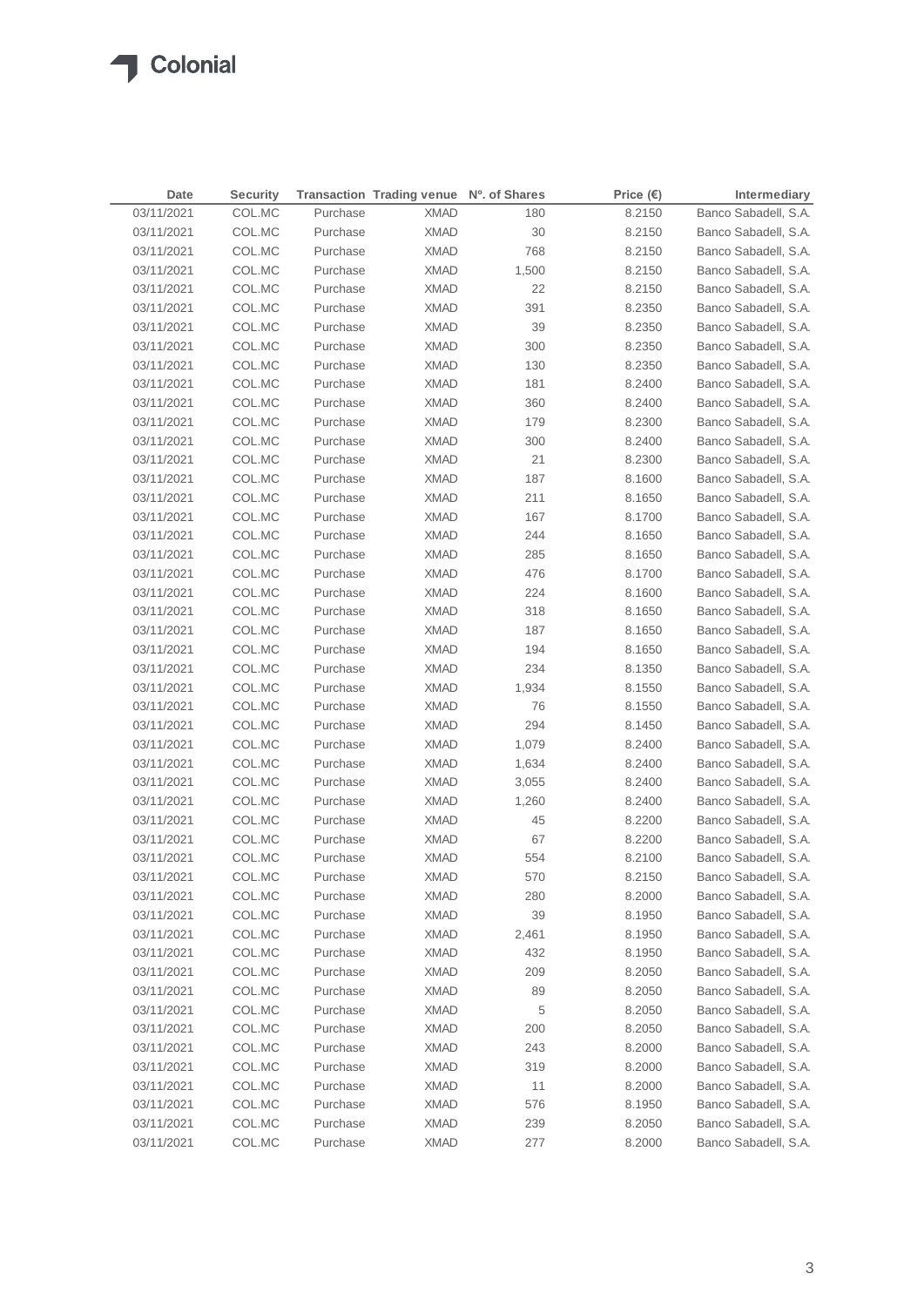| Date       | <b>Security</b> |          | Transaction Trading venue Nº. of Shares |     | Price $(\epsilon)$ | Intermediary         |
|------------|-----------------|----------|-----------------------------------------|-----|--------------------|----------------------|
| 03/11/2021 | COL.MC          | Purchase | <b>XMAD</b>                             | 481 | 8.1700             | Banco Sabadell, S.A. |
| 03/11/2021 | COL.MC          | Purchase | <b>XMAD</b>                             | 418 | 8.1750             | Banco Sabadell, S.A. |
| 03/11/2021 | COL.MC          | Purchase | <b>XMAD</b>                             | 445 | 8.1800             | Banco Sabadell, S.A. |
| 03/11/2021 | COL.MC          | Purchase | <b>XMAD</b>                             | 252 | 8.1700             | Banco Sabadell, S.A. |
| 03/11/2021 | COL.MC          | Purchase | <b>XMAD</b>                             | 458 | 8.1700             | Banco Sabadell, S.A. |
| 03/11/2021 | COL.MC          | Purchase | <b>XMAD</b>                             | 349 | 8.1600             | Banco Sabadell, S.A. |
| 03/11/2021 | COL.MC          | Purchase | <b>XMAD</b>                             | 50  | 8.1600             | Banco Sabadell, S.A. |
| 03/11/2021 | COL.MC          | Purchase | XMAD                                    | 273 | 8.1700             | Banco Sabadell, S.A. |
| 03/11/2021 | COL.MC          | Purchase | XMAD                                    | 252 | 8.1700             | Banco Sabadell, S.A. |
| 03/11/2021 | COL.MC          | Purchase | <b>XMAD</b>                             | 639 | 8.1700             | Banco Sabadell, S.A. |
| 03/11/2021 | COL.MC          | Purchase | XMAD                                    | 200 | 8.1750             | Banco Sabadell, S.A. |
| 03/11/2021 | COL.MC          | Purchase | XMAD                                    | 192 | 8.1600             | Banco Sabadell, S.A. |
| 03/11/2021 | COL.MC          | Purchase | XMAD                                    | 60  | 8.1600             | Banco Sabadell, S.A. |
| 03/11/2021 | COL.MC          | Purchase | <b>XMAD</b>                             | 650 | 8.1600             | Banco Sabadell, S.A. |
| 03/11/2021 | COL.MC          | Purchase | XMAD                                    | 14  | 8.1700             | Banco Sabadell, S.A. |
| 03/11/2021 | COL.MC          | Purchase | <b>XMAD</b>                             | 292 | 8.1650             | Banco Sabadell, S.A. |
| 03/11/2021 | COL.MC          | Purchase | <b>XMAD</b>                             | 274 | 8.1700             | Banco Sabadell, S.A. |
| 03/11/2021 | COL.MC          | Purchase | <b>XMAD</b>                             | 245 | 8.1600             | Banco Sabadell, S.A. |
| 03/11/2021 | COL.MC          | Purchase | <b>XMAD</b>                             | 8   | 8.1600             | Banco Sabadell, S.A. |
| 03/11/2021 | COL.MC          | Purchase | XMAD                                    | 132 | 8.1650             | Banco Sabadell, S.A. |
| 03/11/2021 | COL.MC          | Purchase | XMAD                                    | 188 | 8.1650             | Banco Sabadell, S.A. |
| 03/11/2021 | COL.MC          | Purchase | XMAD                                    | 404 | 8.1700             | Banco Sabadell, S.A. |
| 03/11/2021 | COL.MC          | Purchase | XMAD                                    | 270 | 8.1650             | Banco Sabadell, S.A. |
| 03/11/2021 | COL.MC          | Purchase | XMAD                                    | 620 | 8.1650             | Banco Sabadell, S.A. |
| 03/11/2021 | COL.MC          | Purchase | <b>XMAD</b>                             | 301 | 8.1650             | Banco Sabadell, S.A. |
| 03/11/2021 | COL.MC          | Purchase | XMAD                                    | 835 | 8.2000             | Banco Sabadell, S.A. |
| 03/11/2021 | COL.MC          | Purchase | XMAD                                    | 23  | 8.2150             | Banco Sabadell, S.A. |
| 03/11/2021 | COL.MC          | Purchase | XMAD                                    | 260 | 8.2150             | Banco Sabadell, S.A. |
| 03/11/2021 | COL.MC          | Purchase | <b>XMAD</b>                             | 538 | 8.2100             | Banco Sabadell, S.A. |
| 03/11/2021 | COL.MC          | Purchase | <b>XMAD</b>                             | 193 | 8.2050             | Banco Sabadell, S.A. |
| 04/11/2021 | COL.MC          | Purchase | <b>XMAD</b>                             | 356 | 8.3750             | Banco Sabadell, S.A. |
| 04/11/2021 | COL.MC          | Purchase | <b>XMAD</b>                             | 386 | 8.3650             | Banco Sabadell, S.A. |
| 04/11/2021 | COL.MC          | Purchase | <b>XMAD</b>                             | 404 | 8.3750             | Banco Sabadell, S.A. |
| 04/11/2021 | COL.MC          | Purchase | <b>XMAD</b>                             | 391 | 8.3650             | Banco Sabadell, S.A. |
| 04/11/2021 | COL.MC          | Purchase | <b>XMAD</b>                             | 667 | 8.3650             | Banco Sabadell, S.A. |
| 04/11/2021 | COL.MC          | Purchase | <b>XMAD</b>                             | 58  | 8.3400             | Banco Sabadell, S.A. |
| 04/11/2021 | COL.MC          | Purchase | <b>XMAD</b>                             | 384 | 8.3400             | Banco Sabadell, S.A. |
| 04/11/2021 | COL.MC          | Purchase | <b>XMAD</b>                             | 191 | 8.3500             | Banco Sabadell, S.A. |
| 04/11/2021 | COL.MC          | Purchase | <b>XMAD</b>                             | 114 | 8.3500             | Banco Sabadell, S.A. |
| 04/11/2021 | COL.MC          | Purchase | <b>XMAD</b>                             | 930 | 8.3800             | Banco Sabadell, S.A. |
| 04/11/2021 | COL.MC          | Purchase | <b>XMAD</b>                             | 371 | 8.3750             | Banco Sabadell, S.A. |
| 04/11/2021 | COL.MC          | Purchase | <b>XMAD</b>                             | 178 | 8.3850             | Banco Sabadell, S.A. |
| 04/11/2021 | COL.MC          | Purchase | <b>XMAD</b>                             | 174 | 8.3850             | Banco Sabadell, S.A. |
| 04/11/2021 | COL.MC          | Purchase | <b>XMAD</b>                             | 360 | 8.3800             | Banco Sabadell, S.A. |
| 04/11/2021 | COL.MC          | Purchase | <b>XMAD</b>                             | 154 | 8.3800             | Banco Sabadell, S.A. |
| 04/11/2021 | COL.MC          | Purchase | <b>XMAD</b>                             | 298 | 8.4150             | Banco Sabadell, S.A. |
| 04/11/2021 | COL.MC          | Purchase | <b>XMAD</b>                             | 262 | 8.4150             | Banco Sabadell, S.A. |
| 04/11/2021 | COL.MC          | Purchase | XMAD                                    | 120 | 8.4150             | Banco Sabadell, S.A. |
| 04/11/2021 | COL.MC          | Purchase | <b>XMAD</b>                             | 447 | 8.3450             | Banco Sabadell, S.A. |
| 04/11/2021 | COL.MC          | Purchase | <b>XMAD</b>                             | 427 | 8.3850             | Banco Sabadell, S.A. |
|            |                 |          |                                         |     |                    |                      |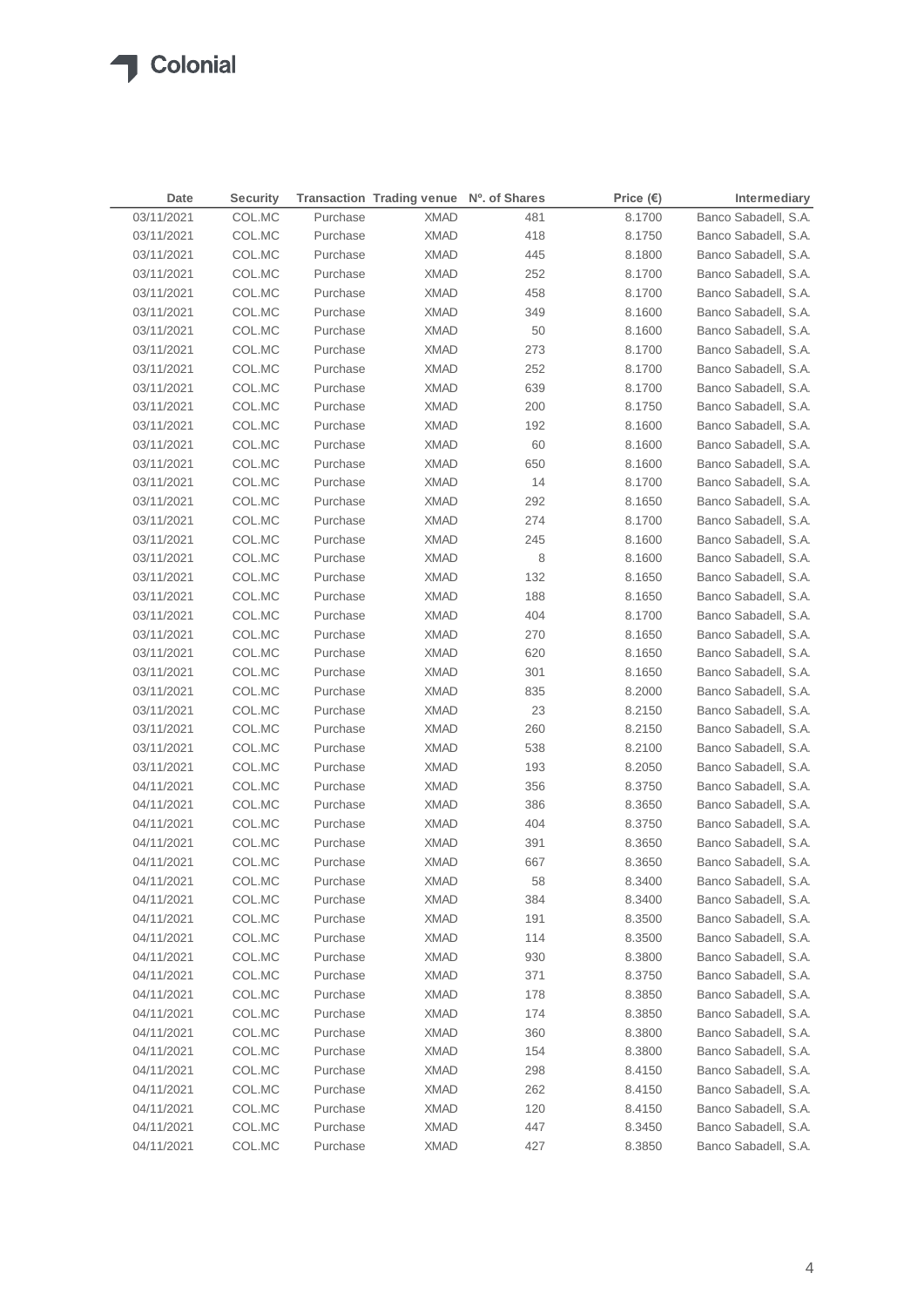| <b>Date</b> | <b>Security</b>  |          | Transaction Trading venue Nº. of Shares |                | Price $(\epsilon)$ | Intermediary         |
|-------------|------------------|----------|-----------------------------------------|----------------|--------------------|----------------------|
| 04/11/2021  | COL.MC           | Purchase | <b>XMAD</b>                             | 427            | 8.3350             | Banco Sabadell, S.A. |
| 04/11/2021  | COL.MC           | Purchase | <b>XMAD</b>                             | 385            | 8.3350             | Banco Sabadell, S.A. |
| 04/11/2021  | COL.MC           | Purchase | <b>XMAD</b>                             | 252            | 8.3450             | Banco Sabadell, S.A. |
| 04/11/2021  | COL.MC           | Purchase | <b>XMAD</b>                             | 342            | 8.3750             | Banco Sabadell, S.A. |
| 04/11/2021  | COL.MC           | Purchase | <b>XMAD</b>                             | 67             | 8.4550             | Banco Sabadell, S.A. |
| 04/11/2021  | COL.MC           | Purchase | <b>XMAD</b>                             | 306            | 8.4600             | Banco Sabadell, S.A. |
| 04/11/2021  | COL.MC           | Purchase | <b>XMAD</b>                             | 159            | 8.4600             | Banco Sabadell, S.A. |
| 04/11/2021  | COL.MC           | Purchase | <b>XMAD</b>                             | 69             | 8.4600             | Banco Sabadell, S.A. |
| 04/11/2021  | COL.MC           | Purchase | <b>XMAD</b>                             | 654            | 8.4500             | Banco Sabadell, S.A. |
| 04/11/2021  | COL.MC           | Purchase | <b>XMAD</b>                             | 376            | 8.4700             | Banco Sabadell, S.A. |
| 04/11/2021  | COL.MC           | Purchase | <b>XMAD</b>                             | 292            | 8.4600             | Banco Sabadell, S.A. |
| 04/11/2021  | COL.MC           | Purchase | <b>XMAD</b>                             | $\overline{7}$ | 8.4500             | Banco Sabadell, S.A. |
| 04/11/2021  | COL.MC           | Purchase | <b>XMAD</b>                             | 293            | 8.4100             | Banco Sabadell, S.A. |
| 04/11/2021  | COL.MC           | Purchase | <b>XMAD</b>                             | 88             | 8.4200             | Banco Sabadell, S.A. |
| 04/11/2021  | COL.MC           | Purchase | <b>XMAD</b>                             | 395            | 8.4300             | Banco Sabadell, S.A. |
| 04/11/2021  | COL.MC           | Purchase | <b>XMAD</b>                             | 393            | 8.4300             | Banco Sabadell, S.A. |
| 04/11/2021  | COL.MC           | Purchase | <b>XMAD</b>                             | 353            | 8.4250             | Banco Sabadell, S.A. |
| 04/11/2021  | COL.MC           | Purchase | <b>XMAD</b>                             | 255            | 8.4350             | Banco Sabadell, S.A. |
| 04/11/2021  | COL.MC           | Purchase | XMAD                                    | 10             | 8.4350             | Banco Sabadell, S.A. |
| 04/11/2021  | COL.MC           | Purchase | <b>XMAD</b>                             | 44             | 8.4250             | Banco Sabadell, S.A. |
| 04/11/2021  | COL.MC           | Purchase | XMAD                                    | 331            | 8.4250             | Banco Sabadell, S.A. |
| 04/11/2021  | COL.MC           | Purchase | <b>XMAD</b>                             | 77             | 8.4350             | Banco Sabadell, S.A. |
| 04/11/2021  | COL.MC           | Purchase | XMAD                                    | 296            | 8.4550             | Banco Sabadell, S.A. |
| 04/11/2021  | COL.MC           | Purchase | XMAD                                    | 51             | 8.4550             | Banco Sabadell, S.A. |
| 04/11/2021  | COL.MC           | Purchase | XMAD                                    | 51             | 8.4450             | Banco Sabadell, S.A. |
| 04/11/2021  | COL.MC           | Purchase | XMAD                                    | 169            | 8.5000             | Banco Sabadell, S.A. |
| 04/11/2021  | COL.MC           | Purchase | XMAD                                    | 309            | 8.5100             | Banco Sabadell, S.A. |
| 04/11/2021  | COL.MC           | Purchase |                                         | 240            |                    | Banco Sabadell, S.A. |
| 04/11/2021  | COL.MC           | Purchase | XMAD<br><b>XMAD</b>                     | 358            | 8.5050             | Banco Sabadell, S.A. |
|             |                  |          |                                         |                | 8.5050             |                      |
| 04/11/2021  | COL.MC           | Purchase | <b>XMAD</b>                             | 409            | 8.4850             | Banco Sabadell, S.A. |
| 04/11/2021  | COL.MC<br>COL.MC | Purchase | <b>XMAD</b>                             | 444            | 8.4900             | Banco Sabadell, S.A. |
| 04/11/2021  |                  | Purchase | <b>XMAD</b>                             | 214<br>97      | 8.4850             | Banco Sabadell, S.A. |
| 04/11/2021  | COL.MC           | Purchase | <b>XMAD</b>                             |                | 8.4800             | Banco Sabadell, S.A. |
| 04/11/2021  | COL.MC<br>COL.MC | Purchase | <b>XMAD</b>                             | 203            | 8.4850             | Banco Sabadell, S.A. |
| 04/11/2021  |                  | Purchase | <b>XMAD</b>                             | 226            | 8.4750             | Banco Sabadell, S.A. |
| 04/11/2021  | COL.MC           | Purchase | <b>XMAD</b>                             | 108            | 8.4650             | Banco Sabadell, S.A. |
| 04/11/2021  | COL.MC           | Purchase | <b>XMAD</b>                             | 390            | 8.4950             | Banco Sabadell, S.A. |
| 04/11/2021  | COL.MC           | Purchase | <b>XMAD</b>                             | 247            | 8.4800             | Banco Sabadell, S.A. |
| 04/11/2021  | COL.MC           | Purchase | <b>XMAD</b>                             | 148            | 8.4800             | Banco Sabadell, S.A. |
| 04/11/2021  | COL.MC           | Purchase | <b>XMAD</b>                             | 1,153          | 8.4900             | Banco Sabadell, S.A. |
| 04/11/2021  | COL.MC           | Purchase | <b>XMAD</b>                             | 640            | 8.4650             | Banco Sabadell, S.A. |
| 04/11/2021  | COL.MC           | Purchase | <b>XMAD</b>                             | 69             | 8.4650             | Banco Sabadell, S.A. |
| 04/11/2021  | COL.MC           | Purchase | <b>XMAD</b>                             | 5              | 8.4650             | Banco Sabadell, S.A. |
| 04/11/2021  | COL.MC           | Purchase | <b>XMAD</b>                             | 4              | 8.4650             | Banco Sabadell, S.A. |
| 04/11/2021  | COL.MC           | Purchase | <b>XMAD</b>                             | 300            | 8.4700             | Banco Sabadell, S.A. |
| 04/11/2021  | COL.MC           | Purchase | <b>XMAD</b>                             | 61             | 8.4500             | Banco Sabadell, S.A. |
| 04/11/2021  | COL.MC           | Purchase | <b>XMAD</b>                             | 262            | 8.4500             | Banco Sabadell, S.A. |
| 04/11/2021  | COL.MC           | Purchase | <b>XMAD</b>                             | 834            | 8.4550             | Banco Sabadell, S.A. |
| 04/11/2021  | COL.MC           | Purchase | <b>XMAD</b>                             | 361            | 8.4850             | Banco Sabadell, S.A. |
| 04/11/2021  | COL.MC           | Purchase | <b>XMAD</b>                             | 461            | 8.5000             | Banco Sabadell, S.A. |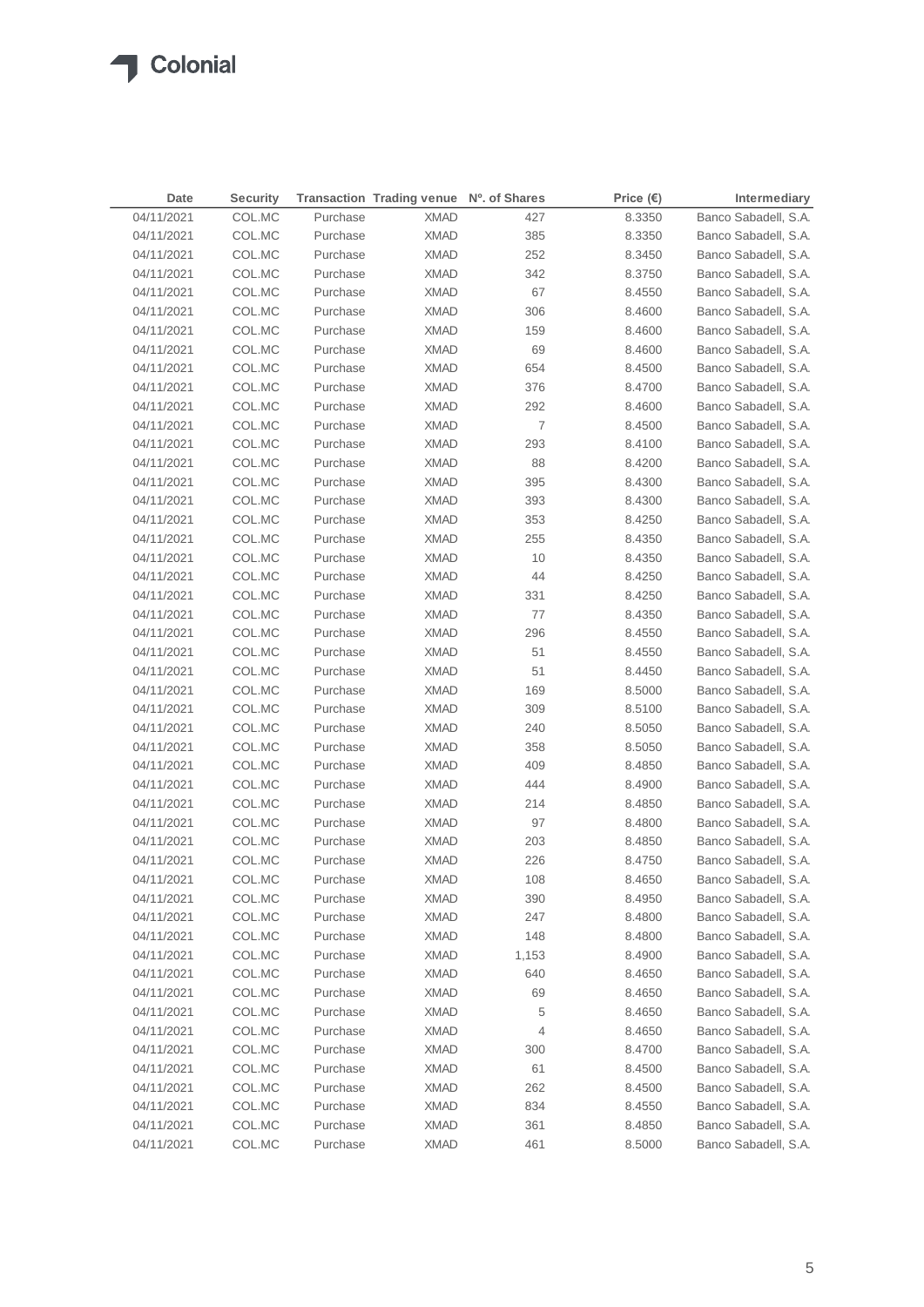| Date       | <b>Security</b> |          | Transaction Trading venue Nº. of Shares |       | Price $(\epsilon)$ | Intermediary         |
|------------|-----------------|----------|-----------------------------------------|-------|--------------------|----------------------|
| 04/11/2021 | COL.MC          | Purchase | <b>XMAD</b>                             | 123   | 8.4850             | Banco Sabadell, S.A. |
| 04/11/2021 | COL.MC          | Purchase | <b>XMAD</b>                             | 15    | 8.4850             | Banco Sabadell, S.A. |
| 04/11/2021 | COL.MC          | Purchase | <b>XMAD</b>                             | 45    | 8.5100             | Banco Sabadell, S.A. |
| 04/11/2021 | COL.MC          | Purchase | <b>XMAD</b>                             | 273   | 8.5100             | Banco Sabadell, S.A. |
| 04/11/2021 | COL.MC          | Purchase | <b>XMAD</b>                             | 537   | 8.4850             | Banco Sabadell, S.A. |
| 04/11/2021 | COL.MC          | Purchase | <b>XMAD</b>                             | 120   | 8.4850             | Banco Sabadell, S.A. |
| 04/11/2021 | COL.MC          | Purchase | <b>XMAD</b>                             | 110   | 8.4900             | Banco Sabadell, S.A. |
| 04/11/2021 | COL.MC          | Purchase | <b>XMAD</b>                             | 137   | 8.4900             | Banco Sabadell, S.A. |
| 04/11/2021 | COL.MC          | Purchase | <b>XMAD</b>                             | 113   | 8.4850             | Banco Sabadell, S.A. |
| 04/11/2021 | COL.MC          | Purchase | <b>XMAD</b>                             | 93    | 8.4850             | Banco Sabadell, S.A. |
| 04/11/2021 | COL.MC          | Purchase | <b>XMAD</b>                             | 281   | 8.4800             | Banco Sabadell, S.A. |
| 04/11/2021 | COL.MC          | Purchase | <b>XMAD</b>                             | 397   | 8.4950             | Banco Sabadell, S.A. |
| 04/11/2021 | COL.MC          | Purchase | <b>XMAD</b>                             | 1,157 | 8.5000             | Banco Sabadell, S.A. |
| 04/11/2021 | COL.MC          | Purchase | <b>XMAD</b>                             | 188   | 8.4850             | Banco Sabadell, S.A. |
| 04/11/2021 | COL.MC          | Purchase | <b>XMAD</b>                             | 918   | 8.4900             | Banco Sabadell, S.A. |
| 04/11/2021 | COL.MC          | Purchase | <b>XMAD</b>                             | 344   | 8.4850             | Banco Sabadell, S.A. |
| 04/11/2021 | COL.MC          | Purchase | <b>XMAD</b>                             | 11    | 8.4850             | Banco Sabadell, S.A. |
| 04/11/2021 | COL.MC          | Purchase | <b>XMAD</b>                             | 302   | 8.4850             | Banco Sabadell, S.A. |
| 04/11/2021 | COL.MC          | Purchase | <b>XMAD</b>                             | 939   | 8.4850             | Banco Sabadell, S.A. |
| 04/11/2021 | COL.MC          | Purchase | <b>XMAD</b>                             | 365   | 8.4800             | Banco Sabadell, S.A. |
| 04/11/2021 | COL.MC          | Purchase | XMAD                                    | 22    | 8.4650             | Banco Sabadell, S.A. |
| 04/11/2021 | COL.MC          | Purchase | <b>XMAD</b>                             | 337   | 8.4700             | Banco Sabadell, S.A. |
| 04/11/2021 | COL.MC          | Purchase | XMAD                                    | 1,300 | 8.4800             | Banco Sabadell, S.A. |
| 04/11/2021 | COL.MC          | Purchase | XMAD                                    | 3,444 | 8.4800             | Banco Sabadell, S.A. |
| 04/11/2021 | COL.MC          | Purchase | XMAD                                    | 549   | 8.4250             | Banco Sabadell, S.A. |
| 04/11/2021 | COL.MC          | Purchase | XMAD                                    | 2,575 | 8.4250             | Banco Sabadell, S.A. |
| 04/11/2021 | COL.MC          | Purchase | XMAD                                    | 2,122 | 8.4250             | Banco Sabadell, S.A. |
| 04/11/2021 | COL.MC          | Purchase | XMAD                                    | 367   | 8.4550             | Banco Sabadell, S.A. |
| 04/11/2021 | COL.MC          | Purchase | XMAD                                    | 300   | 8.4600             | Banco Sabadell, S.A. |
| 04/11/2021 | COL.MC          | Purchase | XMAD                                    | 305   | 8.4550             | Banco Sabadell, S.A. |
| 04/11/2021 | COL.MC          | Purchase | XMAD                                    | 855   | 8.4600             | Banco Sabadell, S.A. |
| 04/11/2021 | COL.MC          | Purchase | <b>XMAD</b>                             | 287   | 8.4500             | Banco Sabadell, S.A. |
| 04/11/2021 | COL.MC          | Purchase | XMAD                                    | 71    | 8.4500             | Banco Sabadell, S.A. |
| 04/11/2021 | COL.MC          | Purchase | <b>XMAD</b>                             | 253   | 8.4400             | Banco Sabadell, S.A. |
| 04/11/2021 | COL.MC          | Purchase | <b>XMAD</b>                             | 39    | 8.4300             | Banco Sabadell, S.A. |
| 04/11/2021 | COL.MC          | Purchase | <b>XMAD</b>                             | 349   | 8.4350             | Banco Sabadell, S.A. |
| 04/11/2021 | COL.MC          | Purchase | <b>XMAD</b>                             | 5,000 | 8.5100             | Banco Sabadell, S.A. |
| 04/11/2021 | COL.MC          | Purchase | <b>XMAD</b>                             | 1,967 | 8.4900             | Banco Sabadell, S.A. |
| 04/11/2021 | COL.MC          | Purchase | <b>XMAD</b>                             | 3,033 | 8.4900             | Banco Sabadell, S.A. |
| 05/11/2021 | COL.MC          | Purchase | <b>XMAD</b>                             | 380   | 8.4750             | Banco Sabadell, S.A. |
| 05/11/2021 | COL.MC          | Purchase | <b>XMAD</b>                             | 364   | 8.5050             | Banco Sabadell, S.A. |
| 05/11/2021 | COL.MC          | Purchase | <b>XMAD</b>                             | 364   | 8.5050             | Banco Sabadell, S.A. |
| 05/11/2021 | COL.MC          | Purchase | <b>XMAD</b>                             | 328   | 8.5050             | Banco Sabadell, S.A. |
| 05/11/2021 | COL.MC          | Purchase | <b>XMAD</b>                             | 475   | 8.4900             | Banco Sabadell, S.A. |
| 05/11/2021 | COL.MC          | Purchase | <b>XMAD</b>                             | 447   | 8.5000             | Banco Sabadell, S.A. |
| 05/11/2021 | COL.MC          | Purchase | <b>XMAD</b>                             | 352   | 8.4750             | Banco Sabadell, S.A. |
| 05/11/2021 | COL.MC          | Purchase | <b>XMAD</b>                             | 351   | 8.4450             | Banco Sabadell, S.A. |
| 05/11/2021 | COL.MC          | Purchase | <b>XMAD</b>                             | 50    | 8.4500             | Banco Sabadell, S.A. |
| 05/11/2021 | COL.MC          | Purchase | <b>XMAD</b>                             | 98    | 8.4700             | Banco Sabadell, S.A. |
| 05/11/2021 | COL.MC          | Purchase | <b>XMAD</b>                             | 206   | 8.4700             | Banco Sabadell, S.A. |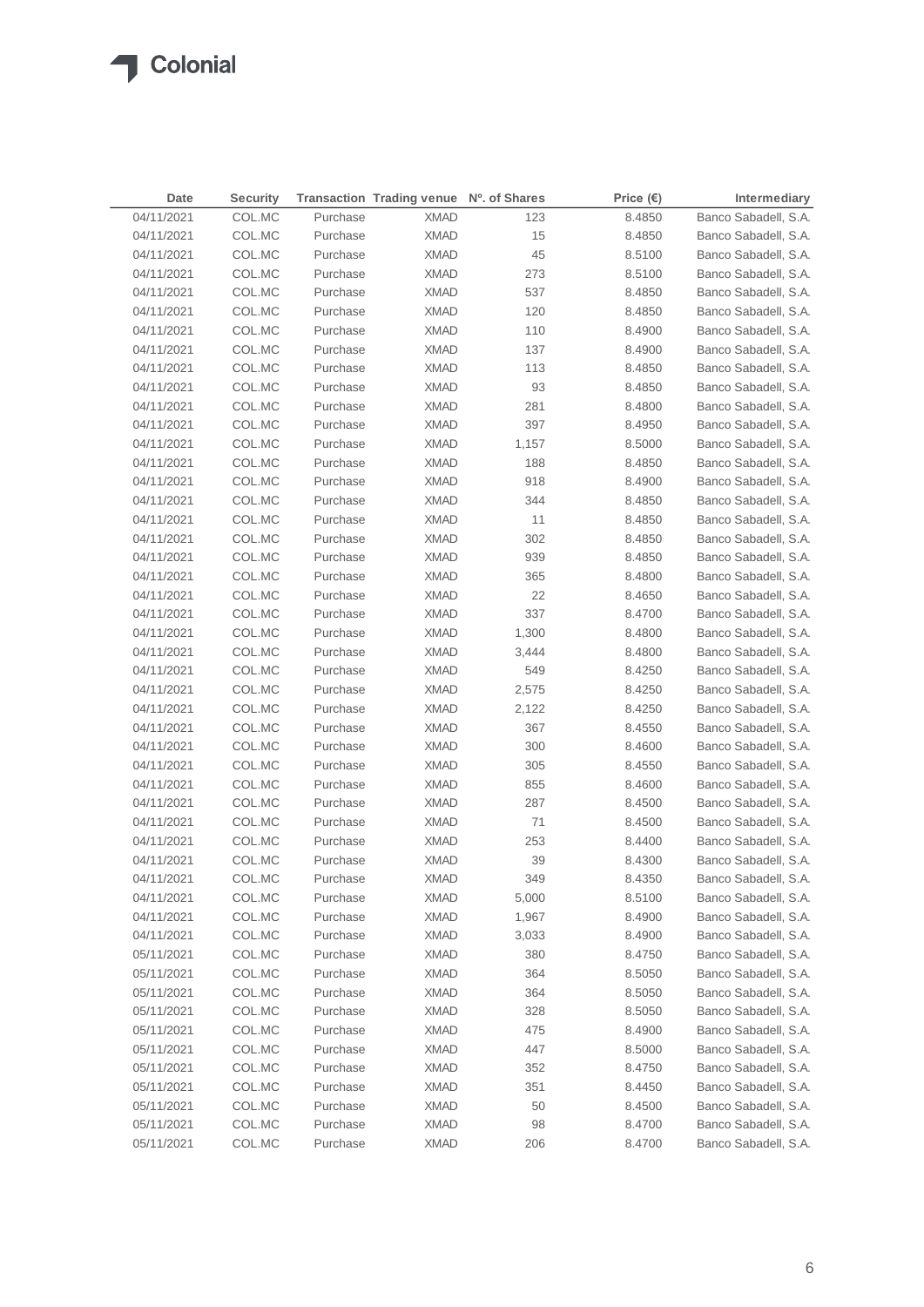| Date       | <b>Security</b> |          | Transaction Trading venue Nº. of Shares |       | Price $(\epsilon)$ | Intermediary         |
|------------|-----------------|----------|-----------------------------------------|-------|--------------------|----------------------|
| 05/11/2021 | COL.MC          | Purchase | <b>XMAD</b>                             | 293   | 8.4800             | Banco Sabadell, S.A. |
| 05/11/2021 | COL.MC          | Purchase | <b>XMAD</b>                             | 704   | 8.4900             | Banco Sabadell, S.A. |
| 05/11/2021 | COL.MC          | Purchase | <b>XMAD</b>                             | 3     | 8.4900             | Banco Sabadell, S.A. |
| 05/11/2021 | COL.MC          | Purchase | <b>XMAD</b>                             | 101   | 8.4800             | Banco Sabadell, S.A. |
| 05/11/2021 | COL.MC          | Purchase | <b>XMAD</b>                             | 57    | 8.4800             | Banco Sabadell, S.A. |
| 05/11/2021 | COL.MC          | Purchase | <b>XMAD</b>                             | 338   | 8.4750             | Banco Sabadell, S.A. |
| 05/11/2021 | COL.MC          | Purchase | <b>XMAD</b>                             | 103   | 8.4950             | Banco Sabadell, S.A. |
| 05/11/2021 | COL.MC          | Purchase | <b>XMAD</b>                             | 583   | 8.4950             | Banco Sabadell, S.A. |
| 05/11/2021 | COL.MC          | Purchase | <b>XMAD</b>                             | 2,500 | 8.4700             | Banco Sabadell, S.A. |
| 05/11/2021 | COL.MC          | Purchase | <b>XMAD</b>                             | 956   | 8.4800             | Banco Sabadell, S.A. |
| 05/11/2021 | COL.MC          | Purchase | <b>XMAD</b>                             | 58    | 8.4800             | Banco Sabadell, S.A. |
| 05/11/2021 | COL.MC          | Purchase | <b>XMAD</b>                             | 228   | 8.4650             | Banco Sabadell, S.A. |
| 05/11/2021 | COL.MC          | Purchase | <b>XMAD</b>                             | 59    | 8.4800             | Banco Sabadell, S.A. |
| 05/11/2021 | COL.MC          | Purchase | <b>XMAD</b>                             | 266   | 8.4800             | Banco Sabadell, S.A. |
| 05/11/2021 | COL.MC          | Purchase | <b>XMAD</b>                             | 373   | 8.4700             | Banco Sabadell, S.A. |
| 05/11/2021 | COL.MC          | Purchase | <b>XMAD</b>                             | 60    | 8.4650             | Banco Sabadell, S.A. |
| 05/11/2021 | COL.MC          | Purchase | <b>XMAD</b>                             | 6     | 8.4650             | Banco Sabadell, S.A. |
| 05/11/2021 | COL.MC          | Purchase | <b>XMAD</b>                             | 313   | 8.4650             | Banco Sabadell, S.A. |
| 05/11/2021 | COL.MC          | Purchase | <b>XMAD</b>                             | 1,450 | 8.4700             | Banco Sabadell, S.A. |
| 05/11/2021 | COL.MC          | Purchase | <b>XMAD</b>                             | 138   | 8.4900             | Banco Sabadell, S.A. |
| 05/11/2021 | COL.MC          | Purchase | <b>XMAD</b>                             | 151   | 8.4900             | Banco Sabadell, S.A. |
| 05/11/2021 | COL.MC          | Purchase | <b>XMAD</b>                             | 49    | 8.4800             | Banco Sabadell, S.A. |
| 05/11/2021 | COL.MC          | Purchase | <b>XMAD</b>                             | 202   | 8.4800             | Banco Sabadell, S.A. |
| 05/11/2021 | COL.MC          | Purchase | <b>XMAD</b>                             | 334   | 8.4750             | Banco Sabadell, S.A. |
| 05/11/2021 | COL.MC          | Purchase | <b>XMAD</b>                             | 404   | 8.4700             | Banco Sabadell, S.A. |
| 05/11/2021 | COL.MC          | Purchase | <b>XMAD</b>                             | 622   | 8.4700             | Banco Sabadell, S.A. |
| 05/11/2021 | COL.MC          | Purchase | <b>XMAD</b>                             | 449   | 8.4700             | Banco Sabadell, S.A. |
| 05/11/2021 | COL.MC          | Purchase | XMAD                                    | 1,025 | 8.4700             | Banco Sabadell, S.A. |
| 05/11/2021 | COL.MC          | Purchase | <b>XMAD</b>                             | 60    | 8.4600             | Banco Sabadell, S.A. |
| 05/11/2021 | COL.MC          | Purchase | XMAD                                    | 51    | 8.4600             | Banco Sabadell, S.A. |
| 05/11/2021 | COL.MC          | Purchase | <b>XMAD</b>                             | 185   | 8.4600             | Banco Sabadell, S.A. |
| 05/11/2021 | COL.MC          | Purchase | XMAD                                    | 326   | 8.4700             | Banco Sabadell, S.A. |
| 05/11/2021 | COL.MC          | Purchase | XMAD                                    | 56    | 8.4650             | Banco Sabadell, S.A. |
| 05/11/2021 | COL.MC          | Purchase | XMAD                                    | 188   | 8.4650             | Banco Sabadell, S.A. |
| 05/11/2021 | COL.MC          | Purchase | <b>XMAD</b>                             | 117   | 8.5200             | Banco Sabadell, S.A. |
| 05/11/2021 | COL.MC          | Purchase | <b>XMAD</b>                             | 505   | 8.5200             | Banco Sabadell, S.A. |
| 05/11/2021 | COL.MC          | Purchase | <b>XMAD</b>                             | 255   | 8.5550             | Banco Sabadell, S.A. |
| 05/11/2021 | COL.MC          | Purchase | <b>XMAD</b>                             | 721   | 8.5500             | Banco Sabadell, S.A. |
| 05/11/2021 | COL.MC          | Purchase | <b>XMAD</b>                             | 238   | 8.4550             | Banco Sabadell, S.A. |
| 05/11/2021 | COL.MC          | Purchase | <b>XMAD</b>                             | 400   | 8.4550             | Banco Sabadell, S.A. |
| 05/11/2021 | COL.MC          | Purchase | <b>XMAD</b>                             | 57    | 8.4550             | Banco Sabadell, S.A. |
| 05/11/2021 | COL.MC          | Purchase | <b>XMAD</b>                             | 248   | 8.4550             | Banco Sabadell, S.A. |
| 05/11/2021 | COL.MC          | Purchase | <b>XMAD</b>                             | 229   | 8.4600             | Banco Sabadell, S.A. |
| 05/11/2021 | COL.MC          | Purchase | <b>XMAD</b>                             | 198   | 8.4500             | Banco Sabadell, S.A. |
| 05/11/2021 | COL.MC          | Purchase | <b>XMAD</b>                             | 40    | 8.4600             | Banco Sabadell, S.A. |
| 05/11/2021 | COL.MC          | Purchase | <b>XMAD</b>                             | 465   | 8.4600             | Banco Sabadell, S.A. |
| 05/11/2021 | COL.MC          | Purchase | <b>XMAD</b>                             | 294   | 8.4650             | Banco Sabadell, S.A. |
| 05/11/2021 | COL.MC          | Purchase | <b>XMAD</b>                             | 624   | 8.4600             | Banco Sabadell, S.A. |
| 05/11/2021 | COL.MC          | Purchase | <b>XMAD</b>                             | 521   | 8.4650             | Banco Sabadell, S.A. |
| 05/11/2021 | COL.MC          | Purchase | <b>XMAD</b>                             | 294   | 8.4700             | Banco Sabadell, S.A. |
|            |                 |          |                                         |       |                    |                      |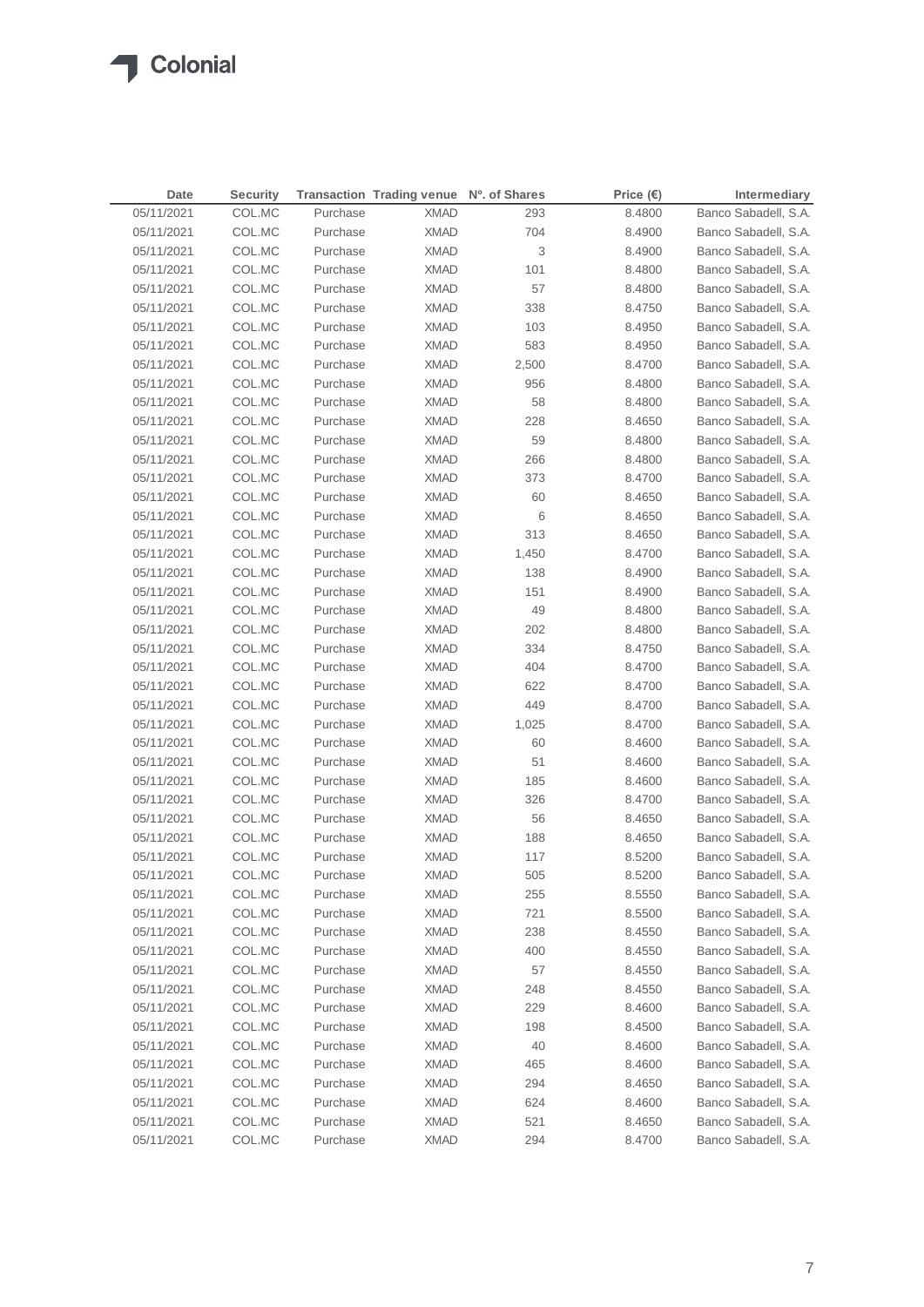| Date       | <b>Security</b> |          | Transaction Trading venue Nº. of Shares |       | Price $(\epsilon)$ | Intermediary         |
|------------|-----------------|----------|-----------------------------------------|-------|--------------------|----------------------|
| 05/11/2021 | COL.MC          | Purchase | <b>XMAD</b>                             | 254   | 8.4650             | Banco Sabadell, S.A. |
| 05/11/2021 | COL.MC          | Purchase | <b>XMAD</b>                             | 381   | 8.4600             | Banco Sabadell, S.A. |
| 05/11/2021 | COL.MC          | Purchase | <b>XMAD</b>                             | 279   | 8.4650             | Banco Sabadell, S.A. |
| 05/11/2021 | COL.MC          | Purchase | <b>XMAD</b>                             | 204   | 8.5450             | Banco Sabadell, S.A. |
| 05/11/2021 | COL.MC          | Purchase | <b>XMAD</b>                             | 247   | 8.5600             | Banco Sabadell, S.A. |
| 05/11/2021 | COL.MC          | Purchase | <b>XMAD</b>                             | 232   | 8.5450             | Banco Sabadell, S.A. |
| 05/11/2021 | COL.MC          | Purchase | <b>XMAD</b>                             | 23    | 8.5500             | Banco Sabadell, S.A. |
| 05/11/2021 | COL.MC          | Purchase | <b>XMAD</b>                             | 338   | 8.5900             | Banco Sabadell, S.A. |
| 05/11/2021 | COL.MC          | Purchase | <b>XMAD</b>                             | 214   | 8.5800             | Banco Sabadell, S.A. |
| 05/11/2021 | COL.MC          | Purchase | <b>XMAD</b>                             | 364   | 8.5950             | Banco Sabadell, S.A. |
| 05/11/2021 | COL.MC          | Purchase | <b>XMAD</b>                             | 184   | 8.6000             | Banco Sabadell, S.A. |
| 05/11/2021 | COL.MC          | Purchase | <b>XMAD</b>                             | 183   | 8.5750             | Banco Sabadell, S.A. |
| 05/11/2021 | COL.MC          | Purchase | <b>XMAD</b>                             | 33    | 8.5750             | Banco Sabadell, S.A. |
| 05/11/2021 | COL.MC          | Purchase | <b>XMAD</b>                             | 278   | 8.5750             | Banco Sabadell, S.A. |
| 05/11/2021 | COL.MC          | Purchase | <b>XMAD</b>                             | 213   | 8.5950             | Banco Sabadell, S.A. |
| 05/11/2021 | COL.MC          | Purchase | <b>XMAD</b>                             | 250   | 8.5850             | Banco Sabadell, S.A. |
| 05/11/2021 | COL.MC          | Purchase | <b>XMAD</b>                             | 459   | 8.5750             | Banco Sabadell, S.A. |
| 05/11/2021 | COL.MC          | Purchase | <b>XMAD</b>                             | 225   | 8.5850             | Banco Sabadell, S.A. |
| 05/11/2021 | COL.MC          | Purchase | <b>XMAD</b>                             | 821   | 8.5850             | Banco Sabadell, S.A. |
| 05/11/2021 | COL.MC          | Purchase | <b>XMAD</b>                             | 637   | 8.6550             | Banco Sabadell, S.A. |
| 05/11/2021 | COL.MC          | Purchase | <b>XMAD</b>                             | 646   | 8.6450             | Banco Sabadell, S.A. |
| 05/11/2021 | COL.MC          | Purchase | <b>XMAD</b>                             | 267   | 8.6400             | Banco Sabadell, S.A. |
| 05/11/2021 | COL.MC          | Purchase | <b>XMAD</b>                             | 1     | 8.6400             | Banco Sabadell, S.A. |
| 05/11/2021 | COL.MC          | Purchase | <b>XMAD</b>                             | 265   | 8.6400             | Banco Sabadell, S.A. |
| 05/11/2021 | COL.MC          | Purchase | <b>XMAD</b>                             | 468   | 8.6250             | Banco Sabadell, S.A. |
| 05/11/2021 | COL.MC          | Purchase | <b>XMAD</b>                             | 250   | 8.6000             | Banco Sabadell, S.A. |
| 05/11/2021 | COL.MC          | Purchase | <b>XMAD</b>                             | 315   | 8.6000             | Banco Sabadell, S.A. |
| 05/11/2021 | COL.MC          | Purchase | XMAD                                    | 140   | 8.6000             | Banco Sabadell, S.A. |
| 05/11/2021 | COL.MC          | Purchase | <b>XMAD</b>                             | 145   | 8.5800             | Banco Sabadell, S.A. |
| 05/11/2021 | COL.MC          | Purchase | XMAD                                    | 617   | 8.6050             | Banco Sabadell, S.A. |
| 05/11/2021 | COL.MC          | Purchase | XMAD                                    | 1,942 | 8.6800             | Banco Sabadell, S.A. |
| 05/11/2021 | COL.MC          | Purchase | XMAD                                    | 1,669 | 8.6800             | Banco Sabadell, S.A. |
| 05/11/2021 | COL.MC          | Purchase | XMAD                                    | 245   | 8.6350             | Banco Sabadell, S.A. |
| 05/11/2021 | COL.MC          | Purchase | XMAD                                    | 65    | 8.6350             | Banco Sabadell, S.A. |
| 05/11/2021 | COL.MC          | Purchase | XMAD                                    | 313   | 8.6350             | Banco Sabadell, S.A. |
| 05/11/2021 | COL.MC          | Purchase | <b>XMAD</b>                             | 284   | 8.6450             | Banco Sabadell, S.A. |
| 05/11/2021 | COL.MC          | Purchase | <b>XMAD</b>                             | 464   | 8.6450             | Banco Sabadell, S.A. |
| 05/11/2021 | COL.MC          | Purchase | <b>XMAD</b>                             | 30    | 8.6400             | Banco Sabadell, S.A. |
| 05/11/2021 | COL.MC          | Purchase | <b>XMAD</b>                             | 9     | 8.6400             | Banco Sabadell, S.A. |
| 05/11/2021 | COL.MC          | Purchase | <b>XMAD</b>                             | 53    | 8.6400             | Banco Sabadell, S.A. |
| 05/11/2021 | COL.MC          | Purchase | <b>XMAD</b>                             | 58    | 8.6400             | Banco Sabadell, S.A. |
| 05/11/2021 | COL.MC          | Purchase | <b>XMAD</b>                             | 150   | 8.6400             | Banco Sabadell, S.A. |
| 05/11/2021 | COL.MC          | Purchase | <b>XMAD</b>                             | 53    | 8.6600             | Banco Sabadell, S.A. |
| 05/11/2021 | COL.MC          | Purchase | <b>XMAD</b>                             | 595   | 8.6700             | Banco Sabadell, S.A. |
| 05/11/2021 | COL.MC          | Purchase | <b>XMAD</b>                             | 261   | 8.6600             | Banco Sabadell, S.A. |
| 05/11/2021 | COL.MC          | Purchase | <b>XMAD</b>                             | 60    | 8.6600             | Banco Sabadell, S.A. |
| 05/11/2021 | COL.MC          | Purchase | <b>XMAD</b>                             | 50    | 8.6550             | Banco Sabadell, S.A. |
| 05/11/2021 | COL.MC          | Purchase | <b>XMAD</b>                             | 676   | 8.6450             | Banco Sabadell, S.A. |
| 05/11/2021 | COL.MC          | Purchase | <b>XMAD</b>                             | 703   | 8.6650             | Banco Sabadell, S.A. |
| 05/11/2021 | COL.MC          | Purchase | <b>XMAD</b>                             | 29    | 8.6650             | Banco Sabadell, S.A. |
|            |                 |          |                                         |       |                    |                      |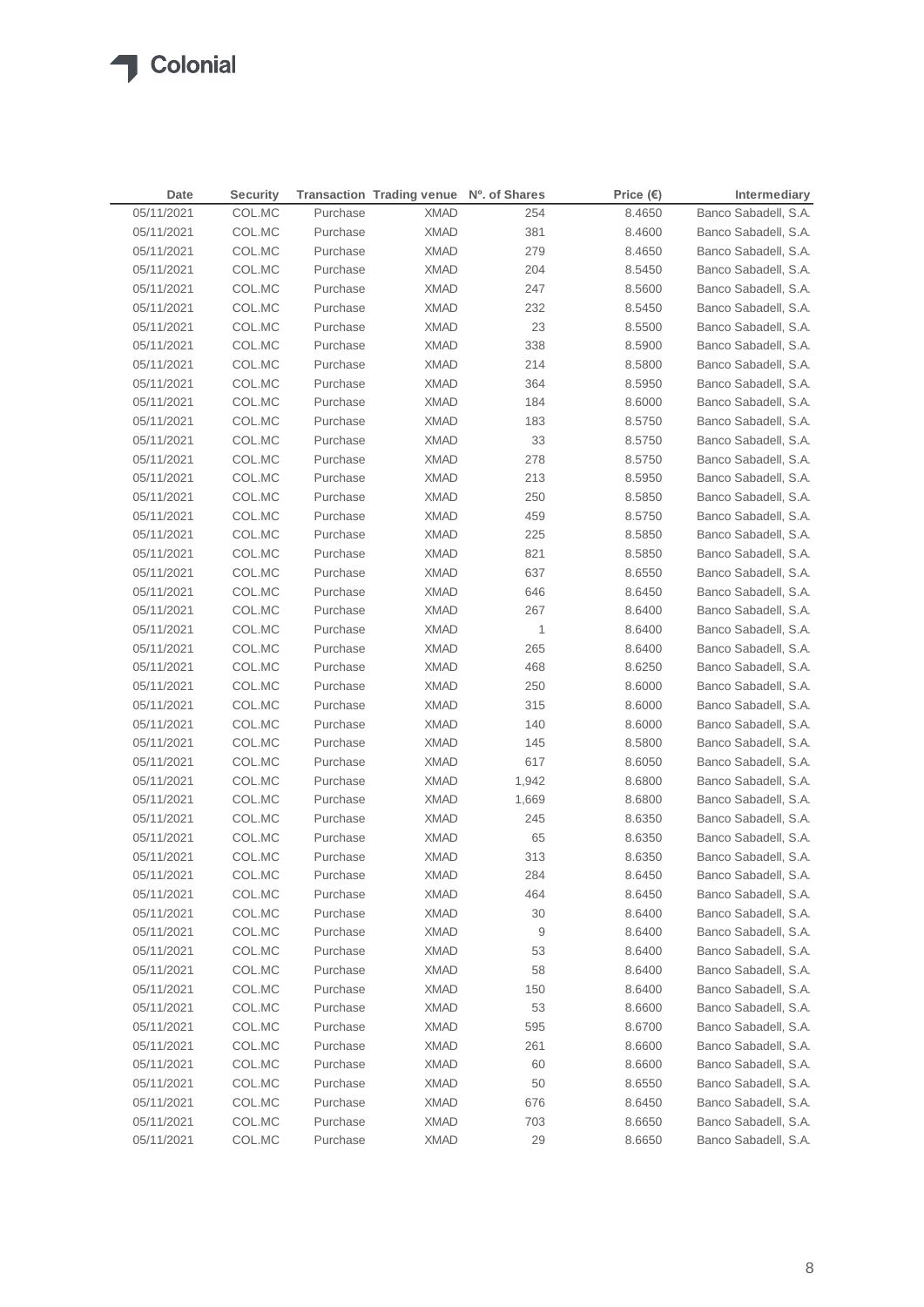### **T** Colonial

| 05/11/2021<br>COL.MC<br>Purchase<br><b>XMAD</b><br>Banco Sabadell, S.A.<br>166<br>8.6650<br>05/11/2021<br>COL.MC<br>Purchase<br><b>XMAD</b><br>125<br>8.6650<br>Banco Sabadell, S.A.<br>05/11/2021<br>COL.MC<br>Purchase<br><b>XMAD</b><br>203<br>8.6550<br>Banco Sabadell, S.A.<br>COL.MC<br>395<br>05/11/2021<br>Purchase<br><b>XMAD</b><br>8.6550<br>Banco Sabadell, S.A.<br>89<br>05/11/2021<br>COL.MC<br>Purchase<br><b>XMAD</b><br>8.6450<br>Banco Sabadell, S.A.<br>COL.MC<br>Purchase<br><b>XMAD</b><br>400<br>Banco Sabadell, S.A.<br>05/11/2021<br>8.6500<br>$\ensuremath{\mathsf{3}}$<br>05/11/2021<br>COL.MC<br>Purchase<br><b>XMAD</b><br>8.6550<br>Banco Sabadell, S.A.<br><b>XMAD</b><br>332<br>05/11/2021<br>COL.MC<br>Purchase<br>8.6550<br>Banco Sabadell, S.A.<br>333<br>05/11/2021<br>COL.MC<br>Purchase<br><b>XMAD</b><br>8.6450<br>Banco Sabadell, S.A.<br>999<br>08/11/2021<br>COL.MC<br>Purchase<br><b>XMAD</b><br>8.7100<br>Banco Sabadell, S.A.<br>412<br>08/11/2021<br>COL.MC<br>Purchase<br><b>XMAD</b><br>8.7250<br>Banco Sabadell, S.A.<br>430<br>Banco Sabadell, S.A.<br>08/11/2021<br>COL.MC<br>Purchase<br><b>XMAD</b><br>8.7250<br>474<br>08/11/2021<br>COL.MC<br>Purchase<br><b>XMAD</b><br>8.6850<br>Banco Sabadell, S.A.<br>Banco Sabadell, S.A.<br>08/11/2021<br>COL.MC<br>Purchase<br><b>XMAD</b><br>19<br>8.7000<br>322<br>Banco Sabadell, S.A.<br>08/11/2021<br>COL.MC<br>Purchase<br><b>XMAD</b><br>8.7000<br>384<br>08/11/2021<br>COL.MC<br>Purchase<br><b>XMAD</b><br>8.7050<br>Banco Sabadell, S.A.<br>354<br>08/11/2021<br>COL.MC<br>Purchase<br><b>XMAD</b><br>8.6900<br>Banco Sabadell, S.A.<br>08/11/2021<br>COL.MC<br>Purchase<br><b>XMAD</b><br>604<br>8.6950<br>Banco Sabadell, S.A.<br>08/11/2021<br>COL.MC<br>Purchase<br><b>XMAD</b><br>336<br>8.6850<br>Banco Sabadell, S.A.<br>08/11/2021<br>COL.MC<br>Purchase<br><b>XMAD</b><br>2,453<br>8.6650<br>Banco Sabadell, S.A.<br>08/11/2021<br>COL.MC<br>Purchase<br><b>XMAD</b><br>347<br>8.6650<br>Banco Sabadell, S.A.<br>602<br>08/11/2021<br>COL.MC<br>Purchase<br><b>XMAD</b><br>8.6650<br>Banco Sabadell, S.A.<br>47<br>08/11/2021<br>COL.MC<br>Purchase<br><b>XMAD</b><br>8.6650<br>Banco Sabadell, S.A.<br>500<br>08/11/2021<br>COL.MC<br>Purchase<br><b>XMAD</b><br>8.6550<br>Banco Sabadell, S.A.<br>08/11/2021<br>COL.MC<br>Purchase<br><b>XMAD</b><br>286<br>8.6550<br>Banco Sabadell, S.A.<br>08/11/2021<br>COL.MC<br>Purchase<br>64<br>8.6300<br>Banco Sabadell, S.A.<br>XMAD<br>08/11/2021<br>COL.MC<br>Purchase<br><b>XMAD</b><br>281<br>8.6300<br>Banco Sabadell, S.A.<br>08/11/2021<br>COL.MC<br>Purchase<br>205<br>Banco Sabadell, S.A.<br>XMAD<br>8.6450<br>08/11/2021<br>COL.MC<br>Purchase<br><b>XMAD</b><br>116<br>8.6200<br>Banco Sabadell, S.A.<br>08/11/2021<br>COL.MC<br>Purchase<br>363<br>8.6200<br>Banco Sabadell, S.A.<br>XMAD<br>08/11/2021<br>Purchase<br>281<br>Banco Sabadell, S.A.<br>COL.MC<br>XMAD<br>8.6000<br>08/11/2021<br>COL.MC<br>75<br>Banco Sabadell, S.A.<br>Purchase<br>XMAD<br>8.5950<br>99<br>08/11/2021<br>COL.MC<br>Banco Sabadell, S.A.<br>Purchase<br><b>XMAD</b><br>8.6100<br>08/11/2021<br>COL.MC<br>Purchase<br><b>XMAD</b><br>296<br>Banco Sabadell, S.A.<br>8.5950<br>08/11/2021<br>COL.MC<br>Purchase<br><b>XMAD</b><br>355<br>8.6150<br>Banco Sabadell, S.A.<br>08/11/2021<br>COL.MC<br>453<br>Purchase<br><b>XMAD</b><br>8.6250<br>Banco Sabadell, S.A.<br>COL.MC<br>08/11/2021<br>Purchase<br><b>XMAD</b><br>293<br>8.6050<br>Banco Sabadell, S.A.<br>68<br>08/11/2021<br>COL.MC<br>Purchase<br><b>XMAD</b><br>8.6050<br>Banco Sabadell, S.A.<br>22<br>Banco Sabadell, S.A.<br>08/11/2021<br>COL.MC<br>Purchase<br><b>XMAD</b><br>8.6150<br>527<br>08/11/2021<br>COL.MC<br>Purchase<br><b>XMAD</b><br>8.6100<br>Banco Sabadell, S.A.<br>Banco Sabadell, S.A.<br>08/11/2021<br>COL.MC<br>Purchase<br><b>XMAD</b><br>59<br>8.6100<br>08/11/2021<br>COL.MC<br>Purchase<br><b>XMAD</b><br>45<br>8.6100<br>Banco Sabadell, S.A.<br>COL.MC<br>Purchase<br>Banco Sabadell, S.A.<br>08/11/2021<br><b>XMAD</b><br>1,869<br>8.6100<br>08/11/2021<br>COL.MC<br>Purchase<br><b>XMAD</b><br>425<br>8.6200<br>Banco Sabadell, S.A.<br>Banco Sabadell, S.A.<br>08/11/2021<br>COL.MC<br>Purchase<br><b>XMAD</b><br>90<br>8.6100<br>08/11/2021<br>COL.MC<br>Purchase<br><b>XMAD</b><br>77<br>Banco Sabadell, S.A.<br>8.6100<br>08/11/2021<br>COL.MC<br>Purchase<br><b>XMAD</b><br>651<br>Banco Sabadell, S.A.<br>8.5850<br>08/11/2021<br>COL.MC<br>Purchase<br><b>XMAD</b><br>71<br>8.5800<br>Banco Sabadell, S.A.<br>08/11/2021<br>COL.MC<br>Purchase<br><b>XMAD</b><br>269<br>8.5650<br>Banco Sabadell, S.A.<br>08/11/2021<br>COL.MC<br>Purchase<br><b>XMAD</b><br>62<br>8.6150<br>Banco Sabadell, S.A. | Date | <b>Security</b> | Transaction Trading venue Nº. of Shares | Price $(\epsilon)$ | Intermediary |
|---------------------------------------------------------------------------------------------------------------------------------------------------------------------------------------------------------------------------------------------------------------------------------------------------------------------------------------------------------------------------------------------------------------------------------------------------------------------------------------------------------------------------------------------------------------------------------------------------------------------------------------------------------------------------------------------------------------------------------------------------------------------------------------------------------------------------------------------------------------------------------------------------------------------------------------------------------------------------------------------------------------------------------------------------------------------------------------------------------------------------------------------------------------------------------------------------------------------------------------------------------------------------------------------------------------------------------------------------------------------------------------------------------------------------------------------------------------------------------------------------------------------------------------------------------------------------------------------------------------------------------------------------------------------------------------------------------------------------------------------------------------------------------------------------------------------------------------------------------------------------------------------------------------------------------------------------------------------------------------------------------------------------------------------------------------------------------------------------------------------------------------------------------------------------------------------------------------------------------------------------------------------------------------------------------------------------------------------------------------------------------------------------------------------------------------------------------------------------------------------------------------------------------------------------------------------------------------------------------------------------------------------------------------------------------------------------------------------------------------------------------------------------------------------------------------------------------------------------------------------------------------------------------------------------------------------------------------------------------------------------------------------------------------------------------------------------------------------------------------------------------------------------------------------------------------------------------------------------------------------------------------------------------------------------------------------------------------------------------------------------------------------------------------------------------------------------------------------------------------------------------------------------------------------------------------------------------------------------------------------------------------------------------------------------------------------------------------------------------------------------------------------------------------------------------------------------------------------------------------------------------------------------------------------------------------------------------------------------------------------------------------------------------------------------------------------------------------------------------------------------------------------------------------------------------------------------------------------------------------------------------------------------------------------------------------------------------------------------------------------------------------------------------------------------------------------------------------------------------------------------------------------------------------------------------------------------------------------------------------------------------------------------------------------------------------------------------------------------------------------------------------|------|-----------------|-----------------------------------------|--------------------|--------------|
|                                                                                                                                                                                                                                                                                                                                                                                                                                                                                                                                                                                                                                                                                                                                                                                                                                                                                                                                                                                                                                                                                                                                                                                                                                                                                                                                                                                                                                                                                                                                                                                                                                                                                                                                                                                                                                                                                                                                                                                                                                                                                                                                                                                                                                                                                                                                                                                                                                                                                                                                                                                                                                                                                                                                                                                                                                                                                                                                                                                                                                                                                                                                                                                                                                                                                                                                                                                                                                                                                                                                                                                                                                                                                                                                                                                                                                                                                                                                                                                                                                                                                                                                                                                                                                                                                                                                                                                                                                                                                                                                                                                                                                                                                                                                                               |      |                 |                                         |                    |              |
|                                                                                                                                                                                                                                                                                                                                                                                                                                                                                                                                                                                                                                                                                                                                                                                                                                                                                                                                                                                                                                                                                                                                                                                                                                                                                                                                                                                                                                                                                                                                                                                                                                                                                                                                                                                                                                                                                                                                                                                                                                                                                                                                                                                                                                                                                                                                                                                                                                                                                                                                                                                                                                                                                                                                                                                                                                                                                                                                                                                                                                                                                                                                                                                                                                                                                                                                                                                                                                                                                                                                                                                                                                                                                                                                                                                                                                                                                                                                                                                                                                                                                                                                                                                                                                                                                                                                                                                                                                                                                                                                                                                                                                                                                                                                                               |      |                 |                                         |                    |              |
|                                                                                                                                                                                                                                                                                                                                                                                                                                                                                                                                                                                                                                                                                                                                                                                                                                                                                                                                                                                                                                                                                                                                                                                                                                                                                                                                                                                                                                                                                                                                                                                                                                                                                                                                                                                                                                                                                                                                                                                                                                                                                                                                                                                                                                                                                                                                                                                                                                                                                                                                                                                                                                                                                                                                                                                                                                                                                                                                                                                                                                                                                                                                                                                                                                                                                                                                                                                                                                                                                                                                                                                                                                                                                                                                                                                                                                                                                                                                                                                                                                                                                                                                                                                                                                                                                                                                                                                                                                                                                                                                                                                                                                                                                                                                                               |      |                 |                                         |                    |              |
|                                                                                                                                                                                                                                                                                                                                                                                                                                                                                                                                                                                                                                                                                                                                                                                                                                                                                                                                                                                                                                                                                                                                                                                                                                                                                                                                                                                                                                                                                                                                                                                                                                                                                                                                                                                                                                                                                                                                                                                                                                                                                                                                                                                                                                                                                                                                                                                                                                                                                                                                                                                                                                                                                                                                                                                                                                                                                                                                                                                                                                                                                                                                                                                                                                                                                                                                                                                                                                                                                                                                                                                                                                                                                                                                                                                                                                                                                                                                                                                                                                                                                                                                                                                                                                                                                                                                                                                                                                                                                                                                                                                                                                                                                                                                                               |      |                 |                                         |                    |              |
|                                                                                                                                                                                                                                                                                                                                                                                                                                                                                                                                                                                                                                                                                                                                                                                                                                                                                                                                                                                                                                                                                                                                                                                                                                                                                                                                                                                                                                                                                                                                                                                                                                                                                                                                                                                                                                                                                                                                                                                                                                                                                                                                                                                                                                                                                                                                                                                                                                                                                                                                                                                                                                                                                                                                                                                                                                                                                                                                                                                                                                                                                                                                                                                                                                                                                                                                                                                                                                                                                                                                                                                                                                                                                                                                                                                                                                                                                                                                                                                                                                                                                                                                                                                                                                                                                                                                                                                                                                                                                                                                                                                                                                                                                                                                                               |      |                 |                                         |                    |              |
|                                                                                                                                                                                                                                                                                                                                                                                                                                                                                                                                                                                                                                                                                                                                                                                                                                                                                                                                                                                                                                                                                                                                                                                                                                                                                                                                                                                                                                                                                                                                                                                                                                                                                                                                                                                                                                                                                                                                                                                                                                                                                                                                                                                                                                                                                                                                                                                                                                                                                                                                                                                                                                                                                                                                                                                                                                                                                                                                                                                                                                                                                                                                                                                                                                                                                                                                                                                                                                                                                                                                                                                                                                                                                                                                                                                                                                                                                                                                                                                                                                                                                                                                                                                                                                                                                                                                                                                                                                                                                                                                                                                                                                                                                                                                                               |      |                 |                                         |                    |              |
|                                                                                                                                                                                                                                                                                                                                                                                                                                                                                                                                                                                                                                                                                                                                                                                                                                                                                                                                                                                                                                                                                                                                                                                                                                                                                                                                                                                                                                                                                                                                                                                                                                                                                                                                                                                                                                                                                                                                                                                                                                                                                                                                                                                                                                                                                                                                                                                                                                                                                                                                                                                                                                                                                                                                                                                                                                                                                                                                                                                                                                                                                                                                                                                                                                                                                                                                                                                                                                                                                                                                                                                                                                                                                                                                                                                                                                                                                                                                                                                                                                                                                                                                                                                                                                                                                                                                                                                                                                                                                                                                                                                                                                                                                                                                                               |      |                 |                                         |                    |              |
|                                                                                                                                                                                                                                                                                                                                                                                                                                                                                                                                                                                                                                                                                                                                                                                                                                                                                                                                                                                                                                                                                                                                                                                                                                                                                                                                                                                                                                                                                                                                                                                                                                                                                                                                                                                                                                                                                                                                                                                                                                                                                                                                                                                                                                                                                                                                                                                                                                                                                                                                                                                                                                                                                                                                                                                                                                                                                                                                                                                                                                                                                                                                                                                                                                                                                                                                                                                                                                                                                                                                                                                                                                                                                                                                                                                                                                                                                                                                                                                                                                                                                                                                                                                                                                                                                                                                                                                                                                                                                                                                                                                                                                                                                                                                                               |      |                 |                                         |                    |              |
|                                                                                                                                                                                                                                                                                                                                                                                                                                                                                                                                                                                                                                                                                                                                                                                                                                                                                                                                                                                                                                                                                                                                                                                                                                                                                                                                                                                                                                                                                                                                                                                                                                                                                                                                                                                                                                                                                                                                                                                                                                                                                                                                                                                                                                                                                                                                                                                                                                                                                                                                                                                                                                                                                                                                                                                                                                                                                                                                                                                                                                                                                                                                                                                                                                                                                                                                                                                                                                                                                                                                                                                                                                                                                                                                                                                                                                                                                                                                                                                                                                                                                                                                                                                                                                                                                                                                                                                                                                                                                                                                                                                                                                                                                                                                                               |      |                 |                                         |                    |              |
|                                                                                                                                                                                                                                                                                                                                                                                                                                                                                                                                                                                                                                                                                                                                                                                                                                                                                                                                                                                                                                                                                                                                                                                                                                                                                                                                                                                                                                                                                                                                                                                                                                                                                                                                                                                                                                                                                                                                                                                                                                                                                                                                                                                                                                                                                                                                                                                                                                                                                                                                                                                                                                                                                                                                                                                                                                                                                                                                                                                                                                                                                                                                                                                                                                                                                                                                                                                                                                                                                                                                                                                                                                                                                                                                                                                                                                                                                                                                                                                                                                                                                                                                                                                                                                                                                                                                                                                                                                                                                                                                                                                                                                                                                                                                                               |      |                 |                                         |                    |              |
|                                                                                                                                                                                                                                                                                                                                                                                                                                                                                                                                                                                                                                                                                                                                                                                                                                                                                                                                                                                                                                                                                                                                                                                                                                                                                                                                                                                                                                                                                                                                                                                                                                                                                                                                                                                                                                                                                                                                                                                                                                                                                                                                                                                                                                                                                                                                                                                                                                                                                                                                                                                                                                                                                                                                                                                                                                                                                                                                                                                                                                                                                                                                                                                                                                                                                                                                                                                                                                                                                                                                                                                                                                                                                                                                                                                                                                                                                                                                                                                                                                                                                                                                                                                                                                                                                                                                                                                                                                                                                                                                                                                                                                                                                                                                                               |      |                 |                                         |                    |              |
|                                                                                                                                                                                                                                                                                                                                                                                                                                                                                                                                                                                                                                                                                                                                                                                                                                                                                                                                                                                                                                                                                                                                                                                                                                                                                                                                                                                                                                                                                                                                                                                                                                                                                                                                                                                                                                                                                                                                                                                                                                                                                                                                                                                                                                                                                                                                                                                                                                                                                                                                                                                                                                                                                                                                                                                                                                                                                                                                                                                                                                                                                                                                                                                                                                                                                                                                                                                                                                                                                                                                                                                                                                                                                                                                                                                                                                                                                                                                                                                                                                                                                                                                                                                                                                                                                                                                                                                                                                                                                                                                                                                                                                                                                                                                                               |      |                 |                                         |                    |              |
|                                                                                                                                                                                                                                                                                                                                                                                                                                                                                                                                                                                                                                                                                                                                                                                                                                                                                                                                                                                                                                                                                                                                                                                                                                                                                                                                                                                                                                                                                                                                                                                                                                                                                                                                                                                                                                                                                                                                                                                                                                                                                                                                                                                                                                                                                                                                                                                                                                                                                                                                                                                                                                                                                                                                                                                                                                                                                                                                                                                                                                                                                                                                                                                                                                                                                                                                                                                                                                                                                                                                                                                                                                                                                                                                                                                                                                                                                                                                                                                                                                                                                                                                                                                                                                                                                                                                                                                                                                                                                                                                                                                                                                                                                                                                                               |      |                 |                                         |                    |              |
|                                                                                                                                                                                                                                                                                                                                                                                                                                                                                                                                                                                                                                                                                                                                                                                                                                                                                                                                                                                                                                                                                                                                                                                                                                                                                                                                                                                                                                                                                                                                                                                                                                                                                                                                                                                                                                                                                                                                                                                                                                                                                                                                                                                                                                                                                                                                                                                                                                                                                                                                                                                                                                                                                                                                                                                                                                                                                                                                                                                                                                                                                                                                                                                                                                                                                                                                                                                                                                                                                                                                                                                                                                                                                                                                                                                                                                                                                                                                                                                                                                                                                                                                                                                                                                                                                                                                                                                                                                                                                                                                                                                                                                                                                                                                                               |      |                 |                                         |                    |              |
|                                                                                                                                                                                                                                                                                                                                                                                                                                                                                                                                                                                                                                                                                                                                                                                                                                                                                                                                                                                                                                                                                                                                                                                                                                                                                                                                                                                                                                                                                                                                                                                                                                                                                                                                                                                                                                                                                                                                                                                                                                                                                                                                                                                                                                                                                                                                                                                                                                                                                                                                                                                                                                                                                                                                                                                                                                                                                                                                                                                                                                                                                                                                                                                                                                                                                                                                                                                                                                                                                                                                                                                                                                                                                                                                                                                                                                                                                                                                                                                                                                                                                                                                                                                                                                                                                                                                                                                                                                                                                                                                                                                                                                                                                                                                                               |      |                 |                                         |                    |              |
|                                                                                                                                                                                                                                                                                                                                                                                                                                                                                                                                                                                                                                                                                                                                                                                                                                                                                                                                                                                                                                                                                                                                                                                                                                                                                                                                                                                                                                                                                                                                                                                                                                                                                                                                                                                                                                                                                                                                                                                                                                                                                                                                                                                                                                                                                                                                                                                                                                                                                                                                                                                                                                                                                                                                                                                                                                                                                                                                                                                                                                                                                                                                                                                                                                                                                                                                                                                                                                                                                                                                                                                                                                                                                                                                                                                                                                                                                                                                                                                                                                                                                                                                                                                                                                                                                                                                                                                                                                                                                                                                                                                                                                                                                                                                                               |      |                 |                                         |                    |              |
|                                                                                                                                                                                                                                                                                                                                                                                                                                                                                                                                                                                                                                                                                                                                                                                                                                                                                                                                                                                                                                                                                                                                                                                                                                                                                                                                                                                                                                                                                                                                                                                                                                                                                                                                                                                                                                                                                                                                                                                                                                                                                                                                                                                                                                                                                                                                                                                                                                                                                                                                                                                                                                                                                                                                                                                                                                                                                                                                                                                                                                                                                                                                                                                                                                                                                                                                                                                                                                                                                                                                                                                                                                                                                                                                                                                                                                                                                                                                                                                                                                                                                                                                                                                                                                                                                                                                                                                                                                                                                                                                                                                                                                                                                                                                                               |      |                 |                                         |                    |              |
|                                                                                                                                                                                                                                                                                                                                                                                                                                                                                                                                                                                                                                                                                                                                                                                                                                                                                                                                                                                                                                                                                                                                                                                                                                                                                                                                                                                                                                                                                                                                                                                                                                                                                                                                                                                                                                                                                                                                                                                                                                                                                                                                                                                                                                                                                                                                                                                                                                                                                                                                                                                                                                                                                                                                                                                                                                                                                                                                                                                                                                                                                                                                                                                                                                                                                                                                                                                                                                                                                                                                                                                                                                                                                                                                                                                                                                                                                                                                                                                                                                                                                                                                                                                                                                                                                                                                                                                                                                                                                                                                                                                                                                                                                                                                                               |      |                 |                                         |                    |              |
|                                                                                                                                                                                                                                                                                                                                                                                                                                                                                                                                                                                                                                                                                                                                                                                                                                                                                                                                                                                                                                                                                                                                                                                                                                                                                                                                                                                                                                                                                                                                                                                                                                                                                                                                                                                                                                                                                                                                                                                                                                                                                                                                                                                                                                                                                                                                                                                                                                                                                                                                                                                                                                                                                                                                                                                                                                                                                                                                                                                                                                                                                                                                                                                                                                                                                                                                                                                                                                                                                                                                                                                                                                                                                                                                                                                                                                                                                                                                                                                                                                                                                                                                                                                                                                                                                                                                                                                                                                                                                                                                                                                                                                                                                                                                                               |      |                 |                                         |                    |              |
|                                                                                                                                                                                                                                                                                                                                                                                                                                                                                                                                                                                                                                                                                                                                                                                                                                                                                                                                                                                                                                                                                                                                                                                                                                                                                                                                                                                                                                                                                                                                                                                                                                                                                                                                                                                                                                                                                                                                                                                                                                                                                                                                                                                                                                                                                                                                                                                                                                                                                                                                                                                                                                                                                                                                                                                                                                                                                                                                                                                                                                                                                                                                                                                                                                                                                                                                                                                                                                                                                                                                                                                                                                                                                                                                                                                                                                                                                                                                                                                                                                                                                                                                                                                                                                                                                                                                                                                                                                                                                                                                                                                                                                                                                                                                                               |      |                 |                                         |                    |              |
|                                                                                                                                                                                                                                                                                                                                                                                                                                                                                                                                                                                                                                                                                                                                                                                                                                                                                                                                                                                                                                                                                                                                                                                                                                                                                                                                                                                                                                                                                                                                                                                                                                                                                                                                                                                                                                                                                                                                                                                                                                                                                                                                                                                                                                                                                                                                                                                                                                                                                                                                                                                                                                                                                                                                                                                                                                                                                                                                                                                                                                                                                                                                                                                                                                                                                                                                                                                                                                                                                                                                                                                                                                                                                                                                                                                                                                                                                                                                                                                                                                                                                                                                                                                                                                                                                                                                                                                                                                                                                                                                                                                                                                                                                                                                                               |      |                 |                                         |                    |              |
|                                                                                                                                                                                                                                                                                                                                                                                                                                                                                                                                                                                                                                                                                                                                                                                                                                                                                                                                                                                                                                                                                                                                                                                                                                                                                                                                                                                                                                                                                                                                                                                                                                                                                                                                                                                                                                                                                                                                                                                                                                                                                                                                                                                                                                                                                                                                                                                                                                                                                                                                                                                                                                                                                                                                                                                                                                                                                                                                                                                                                                                                                                                                                                                                                                                                                                                                                                                                                                                                                                                                                                                                                                                                                                                                                                                                                                                                                                                                                                                                                                                                                                                                                                                                                                                                                                                                                                                                                                                                                                                                                                                                                                                                                                                                                               |      |                 |                                         |                    |              |
|                                                                                                                                                                                                                                                                                                                                                                                                                                                                                                                                                                                                                                                                                                                                                                                                                                                                                                                                                                                                                                                                                                                                                                                                                                                                                                                                                                                                                                                                                                                                                                                                                                                                                                                                                                                                                                                                                                                                                                                                                                                                                                                                                                                                                                                                                                                                                                                                                                                                                                                                                                                                                                                                                                                                                                                                                                                                                                                                                                                                                                                                                                                                                                                                                                                                                                                                                                                                                                                                                                                                                                                                                                                                                                                                                                                                                                                                                                                                                                                                                                                                                                                                                                                                                                                                                                                                                                                                                                                                                                                                                                                                                                                                                                                                                               |      |                 |                                         |                    |              |
|                                                                                                                                                                                                                                                                                                                                                                                                                                                                                                                                                                                                                                                                                                                                                                                                                                                                                                                                                                                                                                                                                                                                                                                                                                                                                                                                                                                                                                                                                                                                                                                                                                                                                                                                                                                                                                                                                                                                                                                                                                                                                                                                                                                                                                                                                                                                                                                                                                                                                                                                                                                                                                                                                                                                                                                                                                                                                                                                                                                                                                                                                                                                                                                                                                                                                                                                                                                                                                                                                                                                                                                                                                                                                                                                                                                                                                                                                                                                                                                                                                                                                                                                                                                                                                                                                                                                                                                                                                                                                                                                                                                                                                                                                                                                                               |      |                 |                                         |                    |              |
|                                                                                                                                                                                                                                                                                                                                                                                                                                                                                                                                                                                                                                                                                                                                                                                                                                                                                                                                                                                                                                                                                                                                                                                                                                                                                                                                                                                                                                                                                                                                                                                                                                                                                                                                                                                                                                                                                                                                                                                                                                                                                                                                                                                                                                                                                                                                                                                                                                                                                                                                                                                                                                                                                                                                                                                                                                                                                                                                                                                                                                                                                                                                                                                                                                                                                                                                                                                                                                                                                                                                                                                                                                                                                                                                                                                                                                                                                                                                                                                                                                                                                                                                                                                                                                                                                                                                                                                                                                                                                                                                                                                                                                                                                                                                                               |      |                 |                                         |                    |              |
|                                                                                                                                                                                                                                                                                                                                                                                                                                                                                                                                                                                                                                                                                                                                                                                                                                                                                                                                                                                                                                                                                                                                                                                                                                                                                                                                                                                                                                                                                                                                                                                                                                                                                                                                                                                                                                                                                                                                                                                                                                                                                                                                                                                                                                                                                                                                                                                                                                                                                                                                                                                                                                                                                                                                                                                                                                                                                                                                                                                                                                                                                                                                                                                                                                                                                                                                                                                                                                                                                                                                                                                                                                                                                                                                                                                                                                                                                                                                                                                                                                                                                                                                                                                                                                                                                                                                                                                                                                                                                                                                                                                                                                                                                                                                                               |      |                 |                                         |                    |              |
|                                                                                                                                                                                                                                                                                                                                                                                                                                                                                                                                                                                                                                                                                                                                                                                                                                                                                                                                                                                                                                                                                                                                                                                                                                                                                                                                                                                                                                                                                                                                                                                                                                                                                                                                                                                                                                                                                                                                                                                                                                                                                                                                                                                                                                                                                                                                                                                                                                                                                                                                                                                                                                                                                                                                                                                                                                                                                                                                                                                                                                                                                                                                                                                                                                                                                                                                                                                                                                                                                                                                                                                                                                                                                                                                                                                                                                                                                                                                                                                                                                                                                                                                                                                                                                                                                                                                                                                                                                                                                                                                                                                                                                                                                                                                                               |      |                 |                                         |                    |              |
|                                                                                                                                                                                                                                                                                                                                                                                                                                                                                                                                                                                                                                                                                                                                                                                                                                                                                                                                                                                                                                                                                                                                                                                                                                                                                                                                                                                                                                                                                                                                                                                                                                                                                                                                                                                                                                                                                                                                                                                                                                                                                                                                                                                                                                                                                                                                                                                                                                                                                                                                                                                                                                                                                                                                                                                                                                                                                                                                                                                                                                                                                                                                                                                                                                                                                                                                                                                                                                                                                                                                                                                                                                                                                                                                                                                                                                                                                                                                                                                                                                                                                                                                                                                                                                                                                                                                                                                                                                                                                                                                                                                                                                                                                                                                                               |      |                 |                                         |                    |              |
|                                                                                                                                                                                                                                                                                                                                                                                                                                                                                                                                                                                                                                                                                                                                                                                                                                                                                                                                                                                                                                                                                                                                                                                                                                                                                                                                                                                                                                                                                                                                                                                                                                                                                                                                                                                                                                                                                                                                                                                                                                                                                                                                                                                                                                                                                                                                                                                                                                                                                                                                                                                                                                                                                                                                                                                                                                                                                                                                                                                                                                                                                                                                                                                                                                                                                                                                                                                                                                                                                                                                                                                                                                                                                                                                                                                                                                                                                                                                                                                                                                                                                                                                                                                                                                                                                                                                                                                                                                                                                                                                                                                                                                                                                                                                                               |      |                 |                                         |                    |              |
|                                                                                                                                                                                                                                                                                                                                                                                                                                                                                                                                                                                                                                                                                                                                                                                                                                                                                                                                                                                                                                                                                                                                                                                                                                                                                                                                                                                                                                                                                                                                                                                                                                                                                                                                                                                                                                                                                                                                                                                                                                                                                                                                                                                                                                                                                                                                                                                                                                                                                                                                                                                                                                                                                                                                                                                                                                                                                                                                                                                                                                                                                                                                                                                                                                                                                                                                                                                                                                                                                                                                                                                                                                                                                                                                                                                                                                                                                                                                                                                                                                                                                                                                                                                                                                                                                                                                                                                                                                                                                                                                                                                                                                                                                                                                                               |      |                 |                                         |                    |              |
|                                                                                                                                                                                                                                                                                                                                                                                                                                                                                                                                                                                                                                                                                                                                                                                                                                                                                                                                                                                                                                                                                                                                                                                                                                                                                                                                                                                                                                                                                                                                                                                                                                                                                                                                                                                                                                                                                                                                                                                                                                                                                                                                                                                                                                                                                                                                                                                                                                                                                                                                                                                                                                                                                                                                                                                                                                                                                                                                                                                                                                                                                                                                                                                                                                                                                                                                                                                                                                                                                                                                                                                                                                                                                                                                                                                                                                                                                                                                                                                                                                                                                                                                                                                                                                                                                                                                                                                                                                                                                                                                                                                                                                                                                                                                                               |      |                 |                                         |                    |              |
|                                                                                                                                                                                                                                                                                                                                                                                                                                                                                                                                                                                                                                                                                                                                                                                                                                                                                                                                                                                                                                                                                                                                                                                                                                                                                                                                                                                                                                                                                                                                                                                                                                                                                                                                                                                                                                                                                                                                                                                                                                                                                                                                                                                                                                                                                                                                                                                                                                                                                                                                                                                                                                                                                                                                                                                                                                                                                                                                                                                                                                                                                                                                                                                                                                                                                                                                                                                                                                                                                                                                                                                                                                                                                                                                                                                                                                                                                                                                                                                                                                                                                                                                                                                                                                                                                                                                                                                                                                                                                                                                                                                                                                                                                                                                                               |      |                 |                                         |                    |              |
|                                                                                                                                                                                                                                                                                                                                                                                                                                                                                                                                                                                                                                                                                                                                                                                                                                                                                                                                                                                                                                                                                                                                                                                                                                                                                                                                                                                                                                                                                                                                                                                                                                                                                                                                                                                                                                                                                                                                                                                                                                                                                                                                                                                                                                                                                                                                                                                                                                                                                                                                                                                                                                                                                                                                                                                                                                                                                                                                                                                                                                                                                                                                                                                                                                                                                                                                                                                                                                                                                                                                                                                                                                                                                                                                                                                                                                                                                                                                                                                                                                                                                                                                                                                                                                                                                                                                                                                                                                                                                                                                                                                                                                                                                                                                                               |      |                 |                                         |                    |              |
|                                                                                                                                                                                                                                                                                                                                                                                                                                                                                                                                                                                                                                                                                                                                                                                                                                                                                                                                                                                                                                                                                                                                                                                                                                                                                                                                                                                                                                                                                                                                                                                                                                                                                                                                                                                                                                                                                                                                                                                                                                                                                                                                                                                                                                                                                                                                                                                                                                                                                                                                                                                                                                                                                                                                                                                                                                                                                                                                                                                                                                                                                                                                                                                                                                                                                                                                                                                                                                                                                                                                                                                                                                                                                                                                                                                                                                                                                                                                                                                                                                                                                                                                                                                                                                                                                                                                                                                                                                                                                                                                                                                                                                                                                                                                                               |      |                 |                                         |                    |              |
|                                                                                                                                                                                                                                                                                                                                                                                                                                                                                                                                                                                                                                                                                                                                                                                                                                                                                                                                                                                                                                                                                                                                                                                                                                                                                                                                                                                                                                                                                                                                                                                                                                                                                                                                                                                                                                                                                                                                                                                                                                                                                                                                                                                                                                                                                                                                                                                                                                                                                                                                                                                                                                                                                                                                                                                                                                                                                                                                                                                                                                                                                                                                                                                                                                                                                                                                                                                                                                                                                                                                                                                                                                                                                                                                                                                                                                                                                                                                                                                                                                                                                                                                                                                                                                                                                                                                                                                                                                                                                                                                                                                                                                                                                                                                                               |      |                 |                                         |                    |              |
|                                                                                                                                                                                                                                                                                                                                                                                                                                                                                                                                                                                                                                                                                                                                                                                                                                                                                                                                                                                                                                                                                                                                                                                                                                                                                                                                                                                                                                                                                                                                                                                                                                                                                                                                                                                                                                                                                                                                                                                                                                                                                                                                                                                                                                                                                                                                                                                                                                                                                                                                                                                                                                                                                                                                                                                                                                                                                                                                                                                                                                                                                                                                                                                                                                                                                                                                                                                                                                                                                                                                                                                                                                                                                                                                                                                                                                                                                                                                                                                                                                                                                                                                                                                                                                                                                                                                                                                                                                                                                                                                                                                                                                                                                                                                                               |      |                 |                                         |                    |              |
|                                                                                                                                                                                                                                                                                                                                                                                                                                                                                                                                                                                                                                                                                                                                                                                                                                                                                                                                                                                                                                                                                                                                                                                                                                                                                                                                                                                                                                                                                                                                                                                                                                                                                                                                                                                                                                                                                                                                                                                                                                                                                                                                                                                                                                                                                                                                                                                                                                                                                                                                                                                                                                                                                                                                                                                                                                                                                                                                                                                                                                                                                                                                                                                                                                                                                                                                                                                                                                                                                                                                                                                                                                                                                                                                                                                                                                                                                                                                                                                                                                                                                                                                                                                                                                                                                                                                                                                                                                                                                                                                                                                                                                                                                                                                                               |      |                 |                                         |                    |              |
|                                                                                                                                                                                                                                                                                                                                                                                                                                                                                                                                                                                                                                                                                                                                                                                                                                                                                                                                                                                                                                                                                                                                                                                                                                                                                                                                                                                                                                                                                                                                                                                                                                                                                                                                                                                                                                                                                                                                                                                                                                                                                                                                                                                                                                                                                                                                                                                                                                                                                                                                                                                                                                                                                                                                                                                                                                                                                                                                                                                                                                                                                                                                                                                                                                                                                                                                                                                                                                                                                                                                                                                                                                                                                                                                                                                                                                                                                                                                                                                                                                                                                                                                                                                                                                                                                                                                                                                                                                                                                                                                                                                                                                                                                                                                                               |      |                 |                                         |                    |              |
|                                                                                                                                                                                                                                                                                                                                                                                                                                                                                                                                                                                                                                                                                                                                                                                                                                                                                                                                                                                                                                                                                                                                                                                                                                                                                                                                                                                                                                                                                                                                                                                                                                                                                                                                                                                                                                                                                                                                                                                                                                                                                                                                                                                                                                                                                                                                                                                                                                                                                                                                                                                                                                                                                                                                                                                                                                                                                                                                                                                                                                                                                                                                                                                                                                                                                                                                                                                                                                                                                                                                                                                                                                                                                                                                                                                                                                                                                                                                                                                                                                                                                                                                                                                                                                                                                                                                                                                                                                                                                                                                                                                                                                                                                                                                                               |      |                 |                                         |                    |              |
|                                                                                                                                                                                                                                                                                                                                                                                                                                                                                                                                                                                                                                                                                                                                                                                                                                                                                                                                                                                                                                                                                                                                                                                                                                                                                                                                                                                                                                                                                                                                                                                                                                                                                                                                                                                                                                                                                                                                                                                                                                                                                                                                                                                                                                                                                                                                                                                                                                                                                                                                                                                                                                                                                                                                                                                                                                                                                                                                                                                                                                                                                                                                                                                                                                                                                                                                                                                                                                                                                                                                                                                                                                                                                                                                                                                                                                                                                                                                                                                                                                                                                                                                                                                                                                                                                                                                                                                                                                                                                                                                                                                                                                                                                                                                                               |      |                 |                                         |                    |              |
|                                                                                                                                                                                                                                                                                                                                                                                                                                                                                                                                                                                                                                                                                                                                                                                                                                                                                                                                                                                                                                                                                                                                                                                                                                                                                                                                                                                                                                                                                                                                                                                                                                                                                                                                                                                                                                                                                                                                                                                                                                                                                                                                                                                                                                                                                                                                                                                                                                                                                                                                                                                                                                                                                                                                                                                                                                                                                                                                                                                                                                                                                                                                                                                                                                                                                                                                                                                                                                                                                                                                                                                                                                                                                                                                                                                                                                                                                                                                                                                                                                                                                                                                                                                                                                                                                                                                                                                                                                                                                                                                                                                                                                                                                                                                                               |      |                 |                                         |                    |              |
|                                                                                                                                                                                                                                                                                                                                                                                                                                                                                                                                                                                                                                                                                                                                                                                                                                                                                                                                                                                                                                                                                                                                                                                                                                                                                                                                                                                                                                                                                                                                                                                                                                                                                                                                                                                                                                                                                                                                                                                                                                                                                                                                                                                                                                                                                                                                                                                                                                                                                                                                                                                                                                                                                                                                                                                                                                                                                                                                                                                                                                                                                                                                                                                                                                                                                                                                                                                                                                                                                                                                                                                                                                                                                                                                                                                                                                                                                                                                                                                                                                                                                                                                                                                                                                                                                                                                                                                                                                                                                                                                                                                                                                                                                                                                                               |      |                 |                                         |                    |              |
|                                                                                                                                                                                                                                                                                                                                                                                                                                                                                                                                                                                                                                                                                                                                                                                                                                                                                                                                                                                                                                                                                                                                                                                                                                                                                                                                                                                                                                                                                                                                                                                                                                                                                                                                                                                                                                                                                                                                                                                                                                                                                                                                                                                                                                                                                                                                                                                                                                                                                                                                                                                                                                                                                                                                                                                                                                                                                                                                                                                                                                                                                                                                                                                                                                                                                                                                                                                                                                                                                                                                                                                                                                                                                                                                                                                                                                                                                                                                                                                                                                                                                                                                                                                                                                                                                                                                                                                                                                                                                                                                                                                                                                                                                                                                                               |      |                 |                                         |                    |              |
|                                                                                                                                                                                                                                                                                                                                                                                                                                                                                                                                                                                                                                                                                                                                                                                                                                                                                                                                                                                                                                                                                                                                                                                                                                                                                                                                                                                                                                                                                                                                                                                                                                                                                                                                                                                                                                                                                                                                                                                                                                                                                                                                                                                                                                                                                                                                                                                                                                                                                                                                                                                                                                                                                                                                                                                                                                                                                                                                                                                                                                                                                                                                                                                                                                                                                                                                                                                                                                                                                                                                                                                                                                                                                                                                                                                                                                                                                                                                                                                                                                                                                                                                                                                                                                                                                                                                                                                                                                                                                                                                                                                                                                                                                                                                                               |      |                 |                                         |                    |              |
|                                                                                                                                                                                                                                                                                                                                                                                                                                                                                                                                                                                                                                                                                                                                                                                                                                                                                                                                                                                                                                                                                                                                                                                                                                                                                                                                                                                                                                                                                                                                                                                                                                                                                                                                                                                                                                                                                                                                                                                                                                                                                                                                                                                                                                                                                                                                                                                                                                                                                                                                                                                                                                                                                                                                                                                                                                                                                                                                                                                                                                                                                                                                                                                                                                                                                                                                                                                                                                                                                                                                                                                                                                                                                                                                                                                                                                                                                                                                                                                                                                                                                                                                                                                                                                                                                                                                                                                                                                                                                                                                                                                                                                                                                                                                                               |      |                 |                                         |                    |              |
|                                                                                                                                                                                                                                                                                                                                                                                                                                                                                                                                                                                                                                                                                                                                                                                                                                                                                                                                                                                                                                                                                                                                                                                                                                                                                                                                                                                                                                                                                                                                                                                                                                                                                                                                                                                                                                                                                                                                                                                                                                                                                                                                                                                                                                                                                                                                                                                                                                                                                                                                                                                                                                                                                                                                                                                                                                                                                                                                                                                                                                                                                                                                                                                                                                                                                                                                                                                                                                                                                                                                                                                                                                                                                                                                                                                                                                                                                                                                                                                                                                                                                                                                                                                                                                                                                                                                                                                                                                                                                                                                                                                                                                                                                                                                                               |      |                 |                                         |                    |              |
|                                                                                                                                                                                                                                                                                                                                                                                                                                                                                                                                                                                                                                                                                                                                                                                                                                                                                                                                                                                                                                                                                                                                                                                                                                                                                                                                                                                                                                                                                                                                                                                                                                                                                                                                                                                                                                                                                                                                                                                                                                                                                                                                                                                                                                                                                                                                                                                                                                                                                                                                                                                                                                                                                                                                                                                                                                                                                                                                                                                                                                                                                                                                                                                                                                                                                                                                                                                                                                                                                                                                                                                                                                                                                                                                                                                                                                                                                                                                                                                                                                                                                                                                                                                                                                                                                                                                                                                                                                                                                                                                                                                                                                                                                                                                                               |      |                 |                                         |                    |              |
|                                                                                                                                                                                                                                                                                                                                                                                                                                                                                                                                                                                                                                                                                                                                                                                                                                                                                                                                                                                                                                                                                                                                                                                                                                                                                                                                                                                                                                                                                                                                                                                                                                                                                                                                                                                                                                                                                                                                                                                                                                                                                                                                                                                                                                                                                                                                                                                                                                                                                                                                                                                                                                                                                                                                                                                                                                                                                                                                                                                                                                                                                                                                                                                                                                                                                                                                                                                                                                                                                                                                                                                                                                                                                                                                                                                                                                                                                                                                                                                                                                                                                                                                                                                                                                                                                                                                                                                                                                                                                                                                                                                                                                                                                                                                                               |      |                 |                                         |                    |              |
|                                                                                                                                                                                                                                                                                                                                                                                                                                                                                                                                                                                                                                                                                                                                                                                                                                                                                                                                                                                                                                                                                                                                                                                                                                                                                                                                                                                                                                                                                                                                                                                                                                                                                                                                                                                                                                                                                                                                                                                                                                                                                                                                                                                                                                                                                                                                                                                                                                                                                                                                                                                                                                                                                                                                                                                                                                                                                                                                                                                                                                                                                                                                                                                                                                                                                                                                                                                                                                                                                                                                                                                                                                                                                                                                                                                                                                                                                                                                                                                                                                                                                                                                                                                                                                                                                                                                                                                                                                                                                                                                                                                                                                                                                                                                                               |      |                 |                                         |                    |              |
|                                                                                                                                                                                                                                                                                                                                                                                                                                                                                                                                                                                                                                                                                                                                                                                                                                                                                                                                                                                                                                                                                                                                                                                                                                                                                                                                                                                                                                                                                                                                                                                                                                                                                                                                                                                                                                                                                                                                                                                                                                                                                                                                                                                                                                                                                                                                                                                                                                                                                                                                                                                                                                                                                                                                                                                                                                                                                                                                                                                                                                                                                                                                                                                                                                                                                                                                                                                                                                                                                                                                                                                                                                                                                                                                                                                                                                                                                                                                                                                                                                                                                                                                                                                                                                                                                                                                                                                                                                                                                                                                                                                                                                                                                                                                                               |      |                 |                                         |                    |              |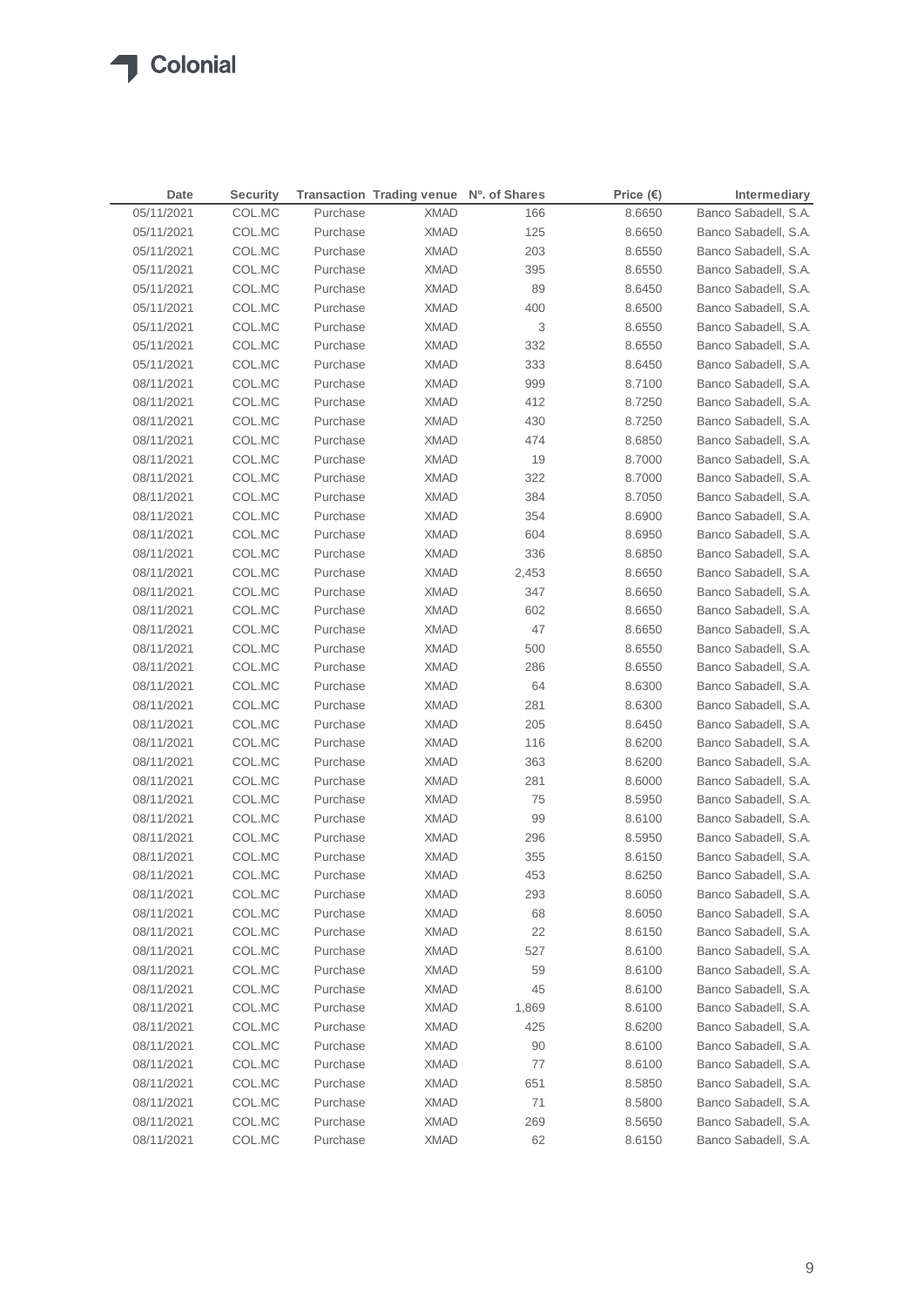$\sqrt{2}$ 

| Date       | <b>Security</b> |          | Transaction Trading venue Nº. of Shares |                | Price $(\epsilon)$ | Intermediary         |
|------------|-----------------|----------|-----------------------------------------|----------------|--------------------|----------------------|
| 08/11/2021 | COL.MC          | Purchase | <b>XMAD</b>                             | 169            | 8.6150             | Banco Sabadell, S.A. |
| 08/11/2021 | COL.MC          | Purchase | <b>XMAD</b>                             | 261            | 8.6150             | Banco Sabadell, S.A. |
| 08/11/2021 | COL.MC          | Purchase | <b>XMAD</b>                             | 196            | 8.6150             | Banco Sabadell, S.A. |
| 08/11/2021 | COL.MC          | Purchase | <b>XMAD</b>                             | 543            | 8.6200             | Banco Sabadell, S.A. |
| 08/11/2021 | COL.MC          | Purchase | <b>XMAD</b>                             | 59             | 8.5900             | Banco Sabadell, S.A. |
| 08/11/2021 | COL.MC          | Purchase | <b>XMAD</b>                             | 249            | 8.5900             | Banco Sabadell, S.A. |
| 08/11/2021 | COL.MC          | Purchase | <b>XMAD</b>                             | 259            | 8.5950             | Banco Sabadell, S.A. |
| 08/11/2021 | COL.MC          | Purchase | <b>XMAD</b>                             | 207            | 8.6050             | Banco Sabadell, S.A. |
| 08/11/2021 | COL.MC          | Purchase | <b>XMAD</b>                             | $\overline{2}$ | 8.5900             | Banco Sabadell, S.A. |
| 08/11/2021 | COL.MC          | Purchase | <b>XMAD</b>                             | 616            | 8.5950             | Banco Sabadell, S.A. |
| 08/11/2021 | COL.MC          | Purchase | <b>XMAD</b>                             | 533            | 8.6100             | Banco Sabadell, S.A. |
| 08/11/2021 | COL.MC          | Purchase | <b>XMAD</b>                             | 187            | 8.5900             | Banco Sabadell, S.A. |
| 08/11/2021 | COL.MC          | Purchase | <b>XMAD</b>                             | 59             | 8.6000             | Banco Sabadell, S.A. |
| 08/11/2021 | COL.MC          | Purchase | <b>XMAD</b>                             | 115            | 8.6050             | Banco Sabadell, S.A. |
| 08/11/2021 | COL.MC          | Purchase | <b>XMAD</b>                             | 253            | 8.6000             | Banco Sabadell, S.A. |
| 08/11/2021 | COL.MC          | Purchase | <b>XMAD</b>                             | 304            | 8.5900             | Banco Sabadell, S.A. |
| 08/11/2021 | COL.MC          | Purchase | <b>XMAD</b>                             | 595            | 8.6000             | Banco Sabadell, S.A. |
| 08/11/2021 | COL.MC          | Purchase | <b>XMAD</b>                             | 279            | 8.6000             | Banco Sabadell, S.A. |
| 08/11/2021 | COL.MC          | Purchase | <b>XMAD</b>                             | 618            | 8.6050             | Banco Sabadell, S.A. |
| 08/11/2021 | COL.MC          | Purchase | <b>XMAD</b>                             | 49             | 8.6000             | Banco Sabadell, S.A. |
| 08/11/2021 | COL.MC          | Purchase | <b>XMAD</b>                             | 213            | 8.6000             | Banco Sabadell, S.A. |
| 08/11/2021 | COL.MC          | Purchase | <b>XMAD</b>                             | 729            | 8.6150             | Banco Sabadell, S.A. |
| 08/11/2021 | COL.MC          | Purchase | <b>XMAD</b>                             | 40             | 8.6050             | Banco Sabadell, S.A. |
| 08/11/2021 | COL.MC          | Purchase | <b>XMAD</b>                             | 251            | 8.6050             | Banco Sabadell, S.A. |
| 08/11/2021 | COL.MC          | Purchase | <b>XMAD</b>                             | 338            | 8.5950             | Banco Sabadell, S.A. |
| 08/11/2021 | COL.MC          | Purchase | <b>XMAD</b>                             | 264            | 8.5950             | Banco Sabadell, S.A. |
| 08/11/2021 | COL.MC          | Purchase | <b>XMAD</b>                             | 211            | 8.6000             | Banco Sabadell, S.A. |
| 08/11/2021 | COL.MC          | Purchase | XMAD                                    | 352            | 8.5900             | Banco Sabadell, S.A. |
| 08/11/2021 | COL.MC          | Purchase | <b>XMAD</b>                             | 38             | 8.5800             | Banco Sabadell, S.A. |
| 08/11/2021 | COL.MC          | Purchase | XMAD                                    | 290            | 8.5800             | Banco Sabadell, S.A. |
| 08/11/2021 | COL.MC          | Purchase | <b>XMAD</b>                             | 242            | 8.5850             | Banco Sabadell, S.A. |
| 08/11/2021 | COL.MC          | Purchase | XMAD                                    | 67             | 8.5850             | Banco Sabadell, S.A. |
| 08/11/2021 | COL.MC          | Purchase | XMAD                                    | 318            | 8.5550             | Banco Sabadell, S.A. |
| 08/11/2021 | COL.MC          | Purchase | XMAD                                    | 327            | 8.5600             | Banco Sabadell, S.A. |
| 08/11/2021 | COL.MC          | Purchase | <b>XMAD</b>                             | 197            | 8.5600             | Banco Sabadell, S.A. |
| 08/11/2021 | COL.MC          | Purchase | <b>XMAD</b>                             | 583            | 8.5550             | Banco Sabadell, S.A. |
| 08/11/2021 | COL.MC          | Purchase | <b>XMAD</b>                             | 1,917          | 8.5550             | Banco Sabadell, S.A. |
| 08/11/2021 | COL.MC          | Purchase | <b>XMAD</b>                             | 58             | 8.5600             | Banco Sabadell, S.A. |
| 08/11/2021 | COL.MC          | Purchase | <b>XMAD</b>                             | 125            | 8.5550             | Banco Sabadell, S.A. |
| 08/11/2021 | COL.MC          | Purchase | <b>XMAD</b>                             | 93             | 8.5550             | Banco Sabadell, S.A. |
| 08/11/2021 | COL.MC          | Purchase | <b>XMAD</b>                             | 267            | 8.5900             | Banco Sabadell, S.A. |
| 08/11/2021 | COL.MC          | Purchase | <b>XMAD</b>                             | 868            | 8.5950             | Banco Sabadell, S.A. |
| 08/11/2021 | COL.MC          | Purchase | <b>XMAD</b>                             | 402            | 8.6100             | Banco Sabadell, S.A. |
| 08/11/2021 | COL.MC          | Purchase | <b>XMAD</b>                             | 544            | 8.6050             | Banco Sabadell, S.A. |
| 08/11/2021 | COL.MC          | Purchase | <b>XMAD</b>                             | 212            | 8.6050             | Banco Sabadell, S.A. |
| 08/11/2021 | COL.MC          | Purchase | <b>XMAD</b>                             | 425            | 8.6100             | Banco Sabadell, S.A. |
| 08/11/2021 | COL.MC          | Purchase | <b>XMAD</b>                             | 555            | 8.5950             | Banco Sabadell, S.A. |
| 08/11/2021 | COL.MC          | Purchase | <b>XMAD</b>                             | 563            | 8.6000             | Banco Sabadell, S.A. |
| 08/11/2021 | COL.MC          | Purchase | <b>XMAD</b>                             | 563            | 8.6000             | Banco Sabadell, S.A. |
| 08/11/2021 | COL.MC          | Purchase | <b>XMAD</b>                             | 191            | 8.6000             | Banco Sabadell, S.A. |
|            |                 |          |                                         |                |                    |                      |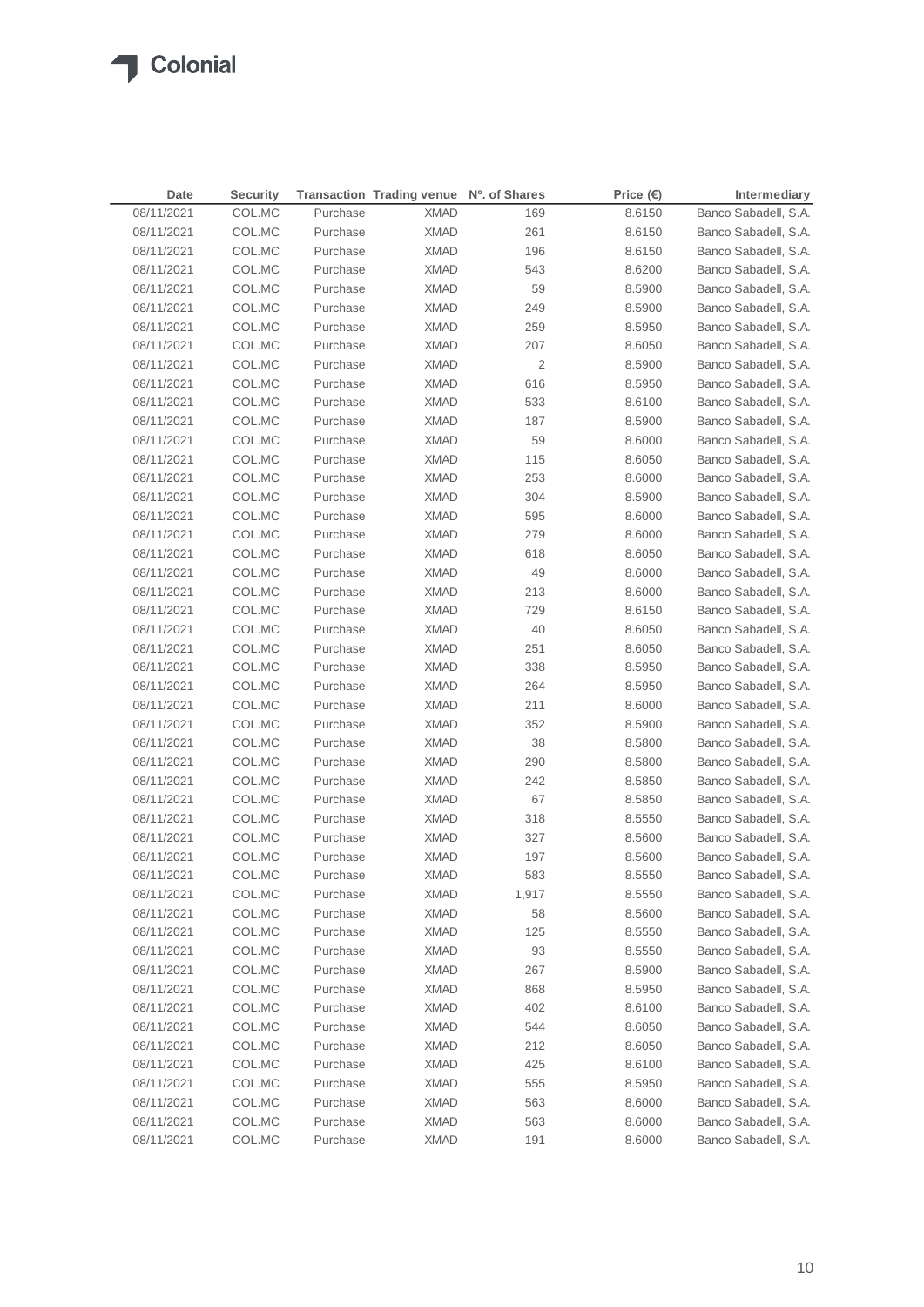### **T** Colonial

| Date       | <b>Security</b> |          | Transaction Trading venue Nº. of Shares |        | Price $(\epsilon)$ | Intermediary         |
|------------|-----------------|----------|-----------------------------------------|--------|--------------------|----------------------|
| 08/11/2021 | COL.MC          | Purchase | <b>XMAD</b>                             | 534    | 8.5950             | Banco Sabadell, S.A. |
| 08/11/2021 | COL.MC          | Purchase | <b>XMAD</b>                             | 248    | 8.6000             | Banco Sabadell, S.A. |
| 08/11/2021 | COL.MC          | Purchase | <b>XMAD</b>                             | 155    | 8.5900             | Banco Sabadell, S.A. |
| 08/11/2021 | COL.MC          | Purchase | <b>XMAD</b>                             | 103    | 8.5900             | Banco Sabadell, S.A. |
| 08/11/2021 | COL.MC          | Purchase | <b>XMAD</b>                             | 135    | 8.5850             | Banco Sabadell, S.A. |
| 08/11/2021 | COL.MC          | Purchase | <b>XMAD</b>                             | 459    | 8.5850             | Banco Sabadell, S.A. |
| 08/11/2021 | COL.MC          | Purchase | <b>XMAD</b>                             | 1,256  | 8.5850             | Banco Sabadell, S.A. |
| 08/11/2021 | COL.MC          | Purchase | <b>XMAD</b>                             | 111    | 8.6000             | Banco Sabadell, S.A. |
| 08/11/2021 | COL.MC          | Purchase | <b>XMAD</b>                             | 2,500  | 8.5800             | Banco Sabadell, S.A. |
| 08/11/2021 | COL.MC          | Purchase | <b>XMAD</b>                             | 300    | 8.5750             | Banco Sabadell, S.A. |
| 08/11/2021 | COL.MC          | Purchase | <b>XMAD</b>                             | 248    | 8.5850             | Banco Sabadell, S.A. |
| 08/11/2021 | COL.MC          | Purchase | <b>XMAD</b>                             | 622    | 8.5850             | Banco Sabadell, S.A. |
| 08/11/2021 | COL.MC          | Purchase | <b>XMAD</b>                             | 321    | 8.5750             | Banco Sabadell, S.A. |
| 08/11/2021 | COL.MC          | Purchase | <b>XMAD</b>                             | 148    | 8.5850             | Banco Sabadell, S.A. |
| 08/11/2021 | COL.MC          | Purchase | <b>XMAD</b>                             | 436    | 8.5800             | Banco Sabadell, S.A. |
| 08/11/2021 | COL.MC          | Purchase | <b>XMAD</b>                             | 715    | 8.6100             | Banco Sabadell, S.A. |
| 08/11/2021 | COL.MC          | Purchase | <b>XMAD</b>                             | 59     | 8.6050             | Banco Sabadell, S.A. |
| 08/11/2021 | COL.MC          | Purchase | <b>XMAD</b>                             | 52     | 8.6050             | Banco Sabadell, S.A. |
| 08/11/2021 | COL.MC          | Purchase | <b>XMAD</b>                             | 54     | 8.6050             | Banco Sabadell, S.A. |
| 08/11/2021 | COL.MC          | Purchase | <b>XMAD</b>                             | 328    | 8.6050             | Banco Sabadell, S.A. |
| 08/11/2021 | COL.MC          | Purchase | <b>XMAD</b>                             | 135    | 8.6000             | Banco Sabadell, S.A. |
| 08/11/2021 | COL.MC          | Purchase | <b>XMAD</b>                             | 307    | 8.5950             | Banco Sabadell, S.A. |
| 08/11/2021 | COL.MC          | Purchase | <b>XMAD</b>                             | 185    | 8.5800             | Banco Sabadell, S.A. |
| 08/11/2021 | COL.MC          | Purchase | <b>XMAD</b>                             | 103    | 8.5800             | Banco Sabadell, S.A. |
| 08/11/2021 | COL.MC          | Purchase | <b>XMAD</b>                             | 194    | 8.5800             | Banco Sabadell, S.A. |
| 08/11/2021 | COL.MC          | Purchase | XMAD                                    | 1,143  | 8.6050             | Banco Sabadell, S.A. |
| 08/11/2021 | COL.MC          | Purchase | <b>XMAD</b>                             | 2,076  | 8.6050             | Banco Sabadell, S.A. |
| 08/11/2021 | COL.MC          | Purchase | XMAD                                    | 1,550  | 8.6050             | Banco Sabadell, S.A. |
| 08/11/2021 | COL.MC          | Purchase | <b>XMAD</b>                             | 336    | 8.6050             | Banco Sabadell, S.A. |
| 08/11/2021 | COL.MC          | Purchase | XMAD                                    | 463    | 8.6100             | Banco Sabadell, S.A. |
| 08/11/2021 | COL.MC          | Purchase | XMAD                                    | 950    | 8.6050             | Banco Sabadell, S.A. |
| 08/11/2021 | COL.MC          | Purchase | XMAD                                    | 546    | 8.6100             | Banco Sabadell, S.A. |
| 08/11/2021 | COL.MC          | Purchase | <b>XMAD</b>                             | 283    | 8.6100             | Banco Sabadell, S.A. |
| 08/11/2021 | COL.MC          | Purchase | <b>XMAD</b>                             | 464    | 8.6000             | Banco Sabadell, S.A. |
| 08/11/2021 | COL.MC          | Purchase | <b>XMAD</b>                             | 10,000 | 8.6000             | Banco Sabadell, S.A. |
| 09/11/2021 | COL.MC          | Purchase | <b>XMAD</b>                             | 400    | 8.5400             | Banco Sabadell, S.A. |
| 09/11/2021 | COL.MC          | Purchase | <b>XMAD</b>                             | 225    | 8.5400             | Banco Sabadell, S.A. |
| 09/11/2021 | COL.MC          | Purchase | <b>XMAD</b>                             | 416    | 8.5550             | Banco Sabadell, S.A. |
| 09/11/2021 | COL.MC          | Purchase | <b>XMAD</b>                             | 1,932  | 8.5550             | Banco Sabadell, S.A. |
| 09/11/2021 | COL.MC          | Purchase | <b>XMAD</b>                             | 452    | 8.5550             | Banco Sabadell, S.A. |
| 09/11/2021 | COL.MC          | Purchase | <b>XMAD</b>                             | 54     | 8.5500             | Banco Sabadell, S.A. |
| 09/11/2021 | COL.MC          | Purchase | <b>XMAD</b>                             | 188    | 8.5500             | Banco Sabadell, S.A. |
| 09/11/2021 | COL.MC          | Purchase | <b>XMAD</b>                             | 322    | 8.5500             | Banco Sabadell, S.A. |
| 09/11/2021 | COL.MC          | Purchase | <b>XMAD</b>                             | 407    | 8.5350             | Banco Sabadell, S.A. |
| 09/11/2021 | COL.MC          | Purchase | <b>XMAD</b>                             | 331    | 8.5400             | Banco Sabadell, S.A. |
| 09/11/2021 | COL.MC          | Purchase | <b>XMAD</b>                             | 381    | 8.5350             | Banco Sabadell, S.A. |
| 09/11/2021 | COL.MC          | Purchase | <b>XMAD</b>                             | 2,119  | 8.5350             | Banco Sabadell, S.A. |
| 09/11/2021 | COL.MC          | Purchase | <b>XMAD</b>                             | 231    | 8.5900             | Banco Sabadell, S.A. |
| 09/11/2021 | COL.MC          | Purchase | <b>XMAD</b>                             | 166    | 8.5900             | Banco Sabadell, S.A. |
| 09/11/2021 | COL.MC          | Purchase | <b>XMAD</b>                             | 500    | 8.5900             | Banco Sabadell, S.A. |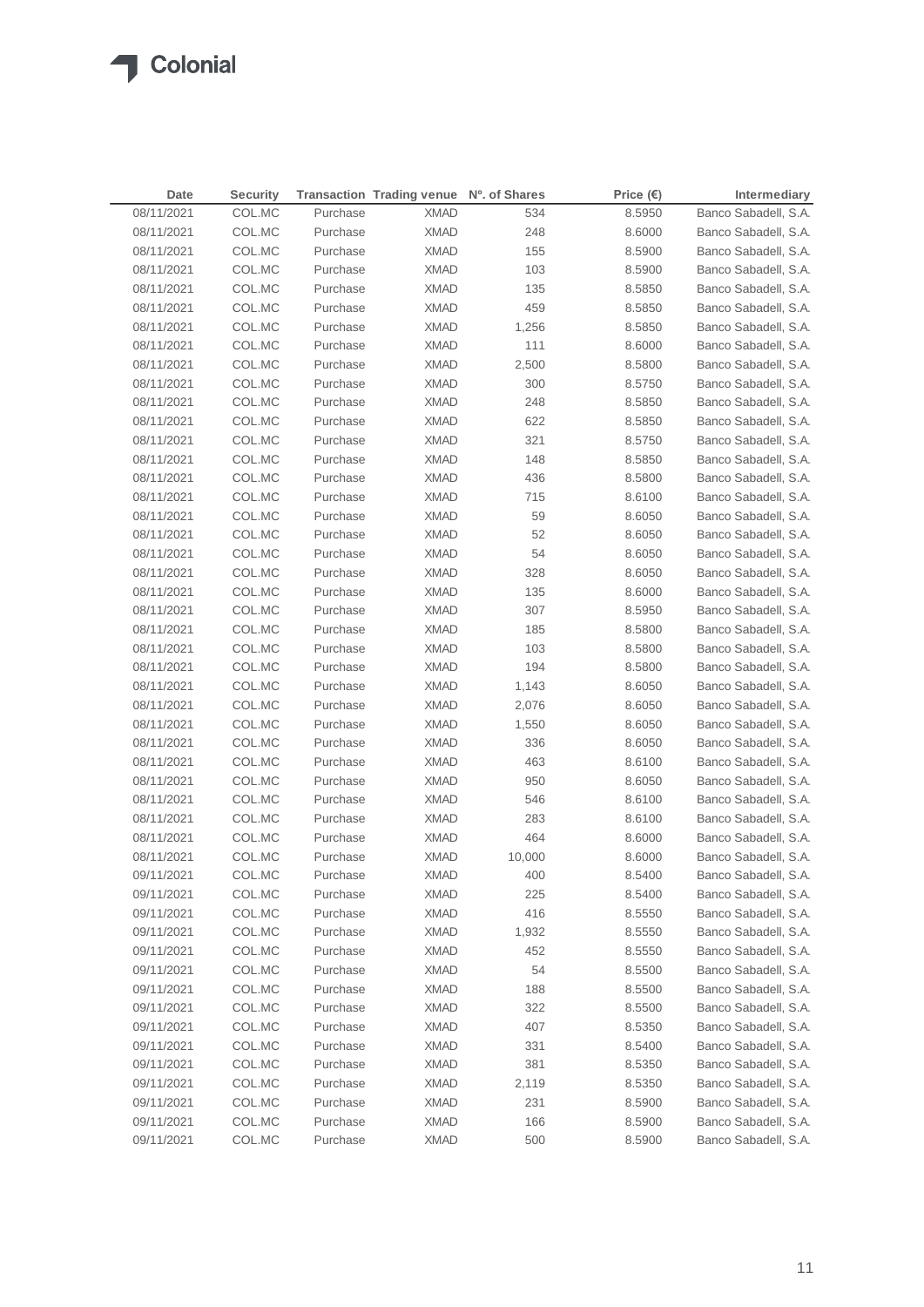| Date       | <b>Security</b> |          | Transaction Trading venue Nº. of Shares |       | Price $(\epsilon)$ | Intermediary         |
|------------|-----------------|----------|-----------------------------------------|-------|--------------------|----------------------|
| 09/11/2021 | COL.MC          | Purchase | <b>XMAD</b>                             | 500   | 8.5900             | Banco Sabadell, S.A. |
| 09/11/2021 | COL.MC          | Purchase | <b>XMAD</b>                             | 572   | 8.5900             | Banco Sabadell, S.A. |
| 09/11/2021 | COL.MC          | Purchase | <b>XMAD</b>                             | 514   | 8.5900             | Banco Sabadell, S.A. |
| 09/11/2021 | COL.MC          | Purchase | <b>XMAD</b>                             | 260   | 8.5900             | Banco Sabadell, S.A. |
| 09/11/2021 | COL.MC          | Purchase | <b>XMAD</b>                             | 651   | 8.6000             | Banco Sabadell, S.A. |
| 09/11/2021 | COL.MC          | Purchase | <b>XMAD</b>                             | 407   | 8.6100             | Banco Sabadell, S.A. |
| 09/11/2021 | COL.MC          | Purchase | <b>XMAD</b>                             | 374   | 8.6100             | Banco Sabadell, S.A. |
| 09/11/2021 | COL.MC          | Purchase | <b>XMAD</b>                             | 71    | 8.6100             | Banco Sabadell, S.A. |
| 09/11/2021 | COL.MC          | Purchase | <b>XMAD</b>                             | 62    | 8.6100             | Banco Sabadell, S.A. |
| 09/11/2021 | COL.MC          | Purchase | <b>XMAD</b>                             | 115   | 8.5950             | Banco Sabadell, S.A. |
| 09/11/2021 | COL.MC          | Purchase | <b>XMAD</b>                             | 588   | 8.5850             | Banco Sabadell, S.A. |
| 09/11/2021 | COL.MC          | Purchase | <b>XMAD</b>                             | 117   | 8.5850             | Banco Sabadell, S.A. |
| 09/11/2021 | COL.MC          | Purchase | <b>XMAD</b>                             | 188   | 8.5850             | Banco Sabadell, S.A. |
| 09/11/2021 | COL.MC          | Purchase | <b>XMAD</b>                             | 377   | 8.5750             | Banco Sabadell, S.A. |
| 09/11/2021 | COL.MC          | Purchase | <b>XMAD</b>                             | 403   | 8.5800             | Banco Sabadell, S.A. |
| 09/11/2021 | COL.MC          | Purchase | <b>XMAD</b>                             | 312   | 8.5950             | Banco Sabadell, S.A. |
| 09/11/2021 | COL.MC          | Purchase | <b>XMAD</b>                             | 359   | 8.5900             | Banco Sabadell, S.A. |
| 09/11/2021 | COL.MC          | Purchase | <b>XMAD</b>                             | 179   | 8.5900             | Banco Sabadell, S.A. |
| 09/11/2021 | COL.MC          | Purchase | <b>XMAD</b>                             | 311   | 8.5800             | Banco Sabadell, S.A. |
| 09/11/2021 | COL.MC          | Purchase | <b>XMAD</b>                             | 13    | 8.6050             | Banco Sabadell, S.A. |
| 09/11/2021 | COL.MC          | Purchase | <b>XMAD</b>                             | 283   | 8.6050             | Banco Sabadell, S.A. |
| 09/11/2021 | COL.MC          | Purchase | <b>XMAD</b>                             | 41    | 8.6050             | Banco Sabadell, S.A. |
| 09/11/2021 | COL.MC          | Purchase | <b>XMAD</b>                             | 1,826 | 8.6050             | Banco Sabadell, S.A. |
| 09/11/2021 | COL.MC          | Purchase | <b>XMAD</b>                             | 684   | 8.6000             | Banco Sabadell, S.A. |
| 09/11/2021 | COL.MC          | Purchase | XMAD                                    | 296   | 8.5950             | Banco Sabadell, S.A. |
| 09/11/2021 | COL.MC          | Purchase | <b>XMAD</b>                             | 104   | 8.5400             | Banco Sabadell, S.A. |
| 09/11/2021 | COL.MC          | Purchase | XMAD                                    | 226   | 8.5400             | Banco Sabadell, S.A. |
| 09/11/2021 | COL.MC          | Purchase | XMAD                                    | 225   | 8.5400             | Banco Sabadell, S.A. |
| 09/11/2021 | COL.MC          | Purchase | XMAD                                    | 102   | 8.5400             | Banco Sabadell, S.A. |
| 09/11/2021 | COL.MC          | Purchase | XMAD                                    | 293   | 8.5450             | Banco Sabadell, S.A. |
| 09/11/2021 | COL.MC          | Purchase | XMAD                                    | 377   | 8.5450             | Banco Sabadell, S.A. |
| 09/11/2021 | COL.MC          | Purchase | XMAD                                    | 262   | 8.5300             | Banco Sabadell, S.A. |
| 09/11/2021 | COL.MC          | Purchase | XMAD                                    | 479   | 8.5400             | Banco Sabadell, S.A. |
| 09/11/2021 | COL.MC          | Purchase | <b>XMAD</b>                             | 646   | 8.5700             | Banco Sabadell, S.A. |
| 09/11/2021 | COL.MC          | Purchase | <b>XMAD</b>                             | 165   | 8.5650             | Banco Sabadell, S.A. |
| 09/11/2021 | COL.MC          | Purchase | <b>XMAD</b>                             | 270   | 8.5700             | Banco Sabadell, S.A. |
| 09/11/2021 | COL.MC          | Purchase | <b>XMAD</b>                             | 381   | 8.5700             | Banco Sabadell, S.A. |
| 09/11/2021 | COL.MC          | Purchase | <b>XMAD</b>                             | 989   | 8.5700             | Banco Sabadell, S.A. |
| 09/11/2021 | COL.MC          | Purchase | <b>XMAD</b>                             | 633   | 8.5650             | Banco Sabadell, S.A. |
| 09/11/2021 | COL.MC          | Purchase | <b>XMAD</b>                             | 299   | 8.5350             | Banco Sabadell, S.A. |
| 09/11/2021 | COL.MC          | Purchase | <b>XMAD</b>                             | 221   | 8.5250             | Banco Sabadell, S.A. |
| 09/11/2021 | COL.MC          | Purchase | <b>XMAD</b>                             | 391   | 8.5400             | Banco Sabadell, S.A. |
| 09/11/2021 | COL.MC          | Purchase | <b>XMAD</b>                             | 800   | 8.5300             | Banco Sabadell, S.A. |
| 09/11/2021 | COL.MC          | Purchase | <b>XMAD</b>                             | 630   | 8.5350             | Banco Sabadell, S.A. |
| 09/11/2021 | COL.MC          | Purchase | <b>XMAD</b>                             | 228   | 8.5400             | Banco Sabadell, S.A. |
| 09/11/2021 | COL.MC          | Purchase | <b>XMAD</b>                             | 1,870 | 8.5350             | Banco Sabadell, S.A. |
| 09/11/2021 | COL.MC          | Purchase | <b>XMAD</b>                             | 577   | 8.5500             | Banco Sabadell, S.A. |
| 09/11/2021 | COL.MC          | Purchase | <b>XMAD</b>                             | 339   | 8.5500             | Banco Sabadell, S.A. |
| 09/11/2021 | COL.MC          | Purchase | <b>XMAD</b>                             | 1,137 | 8.5700             | Banco Sabadell, S.A. |
| 09/11/2021 | COL.MC          | Purchase | <b>XMAD</b>                             | 384   | 8.6000             | Banco Sabadell, S.A. |